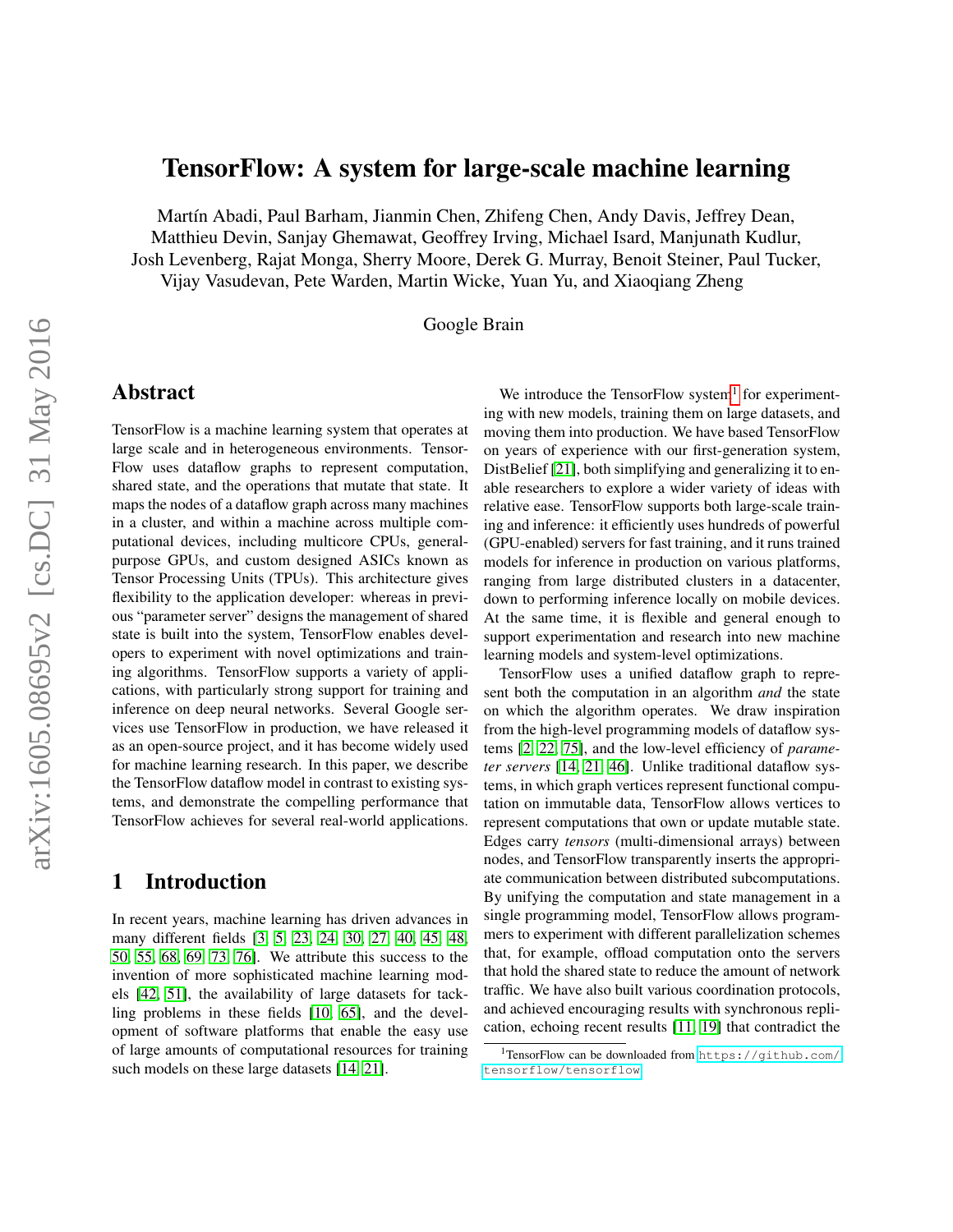commonly held belief that asynchronous replication is required for scalable learning [\[14,](#page-13-3) [21,](#page-14-4) [46\]](#page-15-4).

Over the past year, more than 60 teams at Google have used TensorFlow, and we have released the system as an open-source project. Thanks to our large community of users we have gained experience with many different machine learning applications. In this paper, we focus on neural network training as a challenging systems problem, and select two representative applications from this space: image classification and language modeling. These applications stress computational throughput and aggregate model size respectively, and we use them both to demonstrate the extensibility of TensorFlow, and to evaluate the efficiency and scalability of our present implementation.

### 2 Background & Motivation

To make the case for developing TensorFlow, we start by outlining the requirements for a large-scale machine learning system  $(\S 2.1)$  $(\S 2.1)$ , then consider how related work meets or does not meet those requirements  $(\S2.2)$  $(\S2.2)$ .

#### <span id="page-1-0"></span>2.1 Requirements

Distributed execution A cluster of powerful computers can solve many machine learning problems more efficiently, using more data and larger models.

Machine learning algorithms generally perform better with more training data. For example, recent breakthroughs in image classification models have benefited from the public ImageNet dataset, which contains 136 gigabytes of digital images [\[65\]](#page-16-3); and language modeling has benefited from efforts like the One Billion Word Benchmark [\[10\]](#page-13-2). The scale of these datasets motivates a *dataparallel* approach to training: a distributed file system holds the data, and a set of workers processes different subsets of data in parallel. Data-parallelism eliminates the I/O bottleneck for input data, and any preprocessing operations can be applied to input records independently.

Effective learned models for image recognition, language modeling, document clustering, and many other problems have a large number of parameters. For example, the current state-of-the-art image classification model, ResNet, uses 2.3 million floating-point parameters to classify images into one of 1000 categories [\[26\]](#page-14-7). The One Billion Word Benchmark has a vocabulary of 800,000 words, and it has been used to train language models with 1.04 billion parameters [\[39\]](#page-15-5). A distributed system can shard the model across many processes, to increase the available network bandwidth when many workers are simultaneously reading and updating the model.

A distributed system for model training must use the network efficiently. Many scalable algorithms train a model using *mini-batch gradient descent* [\[21,](#page-14-4) [47\]](#page-15-6), where a worker reads the current version of the model and a small batch of input examples, calculates an update to the model that reduces a loss function on those examples, and applies the update to the model. Mini-batch methods are most effective when each worker uses the most current model as a starting point, which requires a large amount of data to be transferred to the worker with low latency.

Accelerator support Machine learning algorithms often perform expensive computations, such as matrix multiplication and multi-dimensional convolution, which are highly parallelizable, but have many data dependencies that require a tightly coupled implementation. The recent availability of general-purpose GPUs has provided a large number of cores that can operate on fast local memory. For example, a single NVIDIA Titan X GPU card has 6 TFLOPS peak performance [\[60\]](#page-16-4). In 2012, state-ofthe-art results for different image classification tasks were achieved using 16,000 CPU cores for three days [\[45\]](#page-15-1), and using two GPUs for six days [\[42\]](#page-15-3). Since then, GPU vendors have innovated in their support for machine learning: NVIDIA's cuDNN library [\[13\]](#page-13-6) for GPU-based neural network training accelerates several popular image models by 2–4 $\times$  when using version R4 in place of R2 [\[15\]](#page-14-8).

In addition to general-purpose devices, many specialpurpose accelerators for deep learning have achieved significant performance improvements and power savings. At Google, our colleagues have built the Tensor Processing Unit (TPU) specifically for machine learning, and it achieves an order of magnitude improvement in performance-per-watt compared to alternative state-of-the-art technology [\[38\]](#page-15-7). The Movidius Deep Learning Accelerator uses a low-power Myriad 2 processor with custom vector processing units that accelerate many machine learning and computer vision algorithms [\[53\]](#page-16-5). Ovtcharov *et al.* have achieved significant performance improvements and power savings for some convolutional models using field programmable gate arrays (FPGAs) [\[58\]](#page-16-6). Since it is difficult to predict the next popular architecture for executing machine learning algorithms, we require that TensorFlow uses a portable programming model that can target a generic device abstraction, and allows its operations to be specialized for new architectures as they emerge.

**Training**  $\&$  **inference support** In addition to training, scalable and high-performance *inference* is a requirement for using models in production [\[18\]](#page-14-9). Depending on the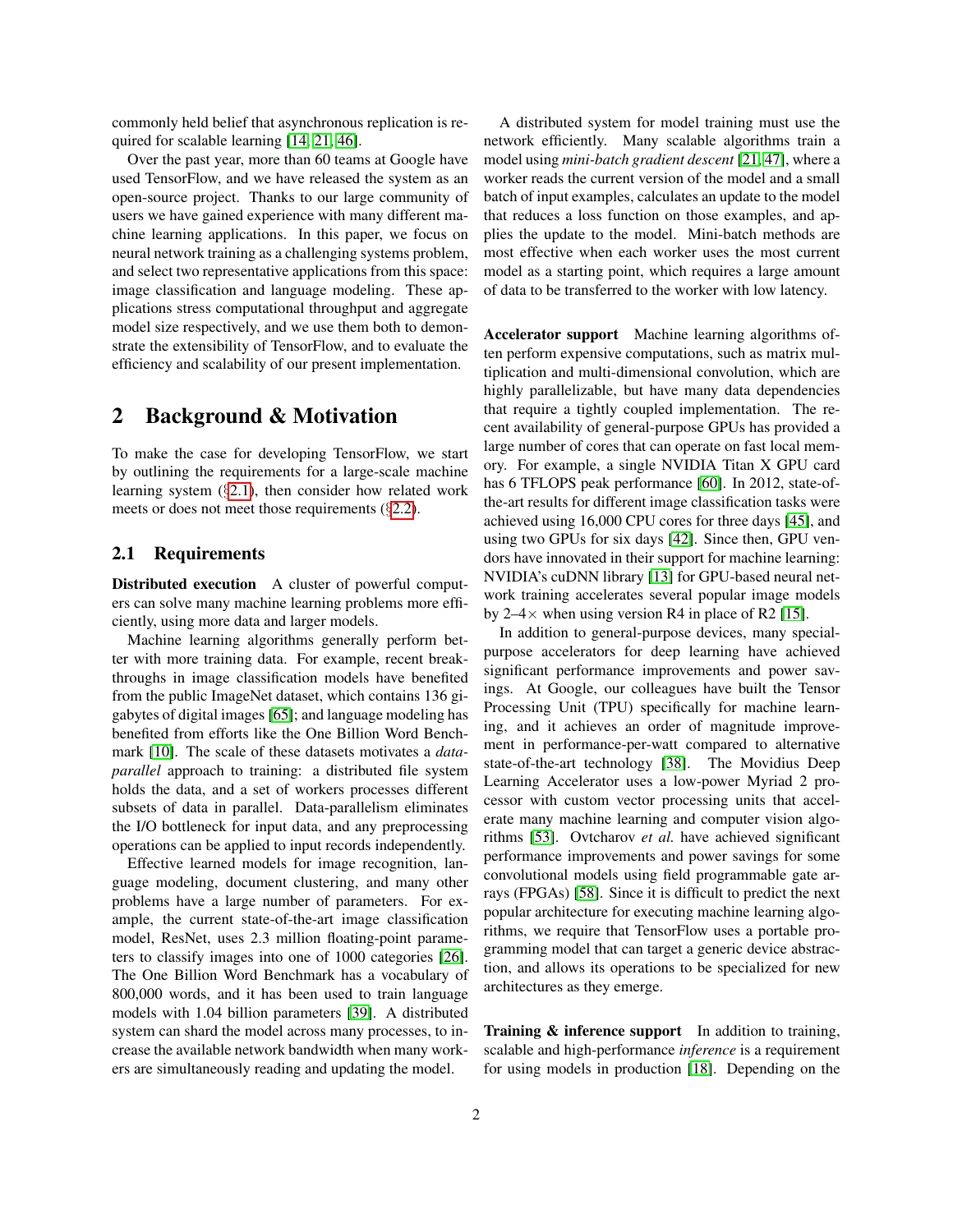nature of the application, the inference may be required to produce results with very low latency in an interactive service, or execute on a disconnected mobile device. If the model is large, it might require multiple servers to participate in each inference computation, and thus require distributed computation support. Developers benefit when they can use the same code to define a model for both training and inference. Training and inference demand similar performance, so we prefer a common welloptimized system for both computations. Since inference can be computationally intensive (e.g., an image classification model might perform 5 billion FLOPS per image [\[70\]](#page-17-5)), it must be possible to accelerate it with GPUs.

Extensibility Single-machine machine learning frameworks [\[36,](#page-15-8) [2,](#page-13-4) [17\]](#page-14-10) have extensible programming models that enable their users to advance the state of the art with new approaches, such as adversarial learning [\[25\]](#page-14-11) and deep reinforcement learning [\[51\]](#page-16-2). We seek a system that provides the same ability to experiment, and also allows users to scale up the same code to run in production. The system must support expressive control-flow and stateful constructs, while also satisfying our other requirements.

#### <span id="page-2-0"></span>2.2 Related work

Single-machine frameworks Many machine learning researchers carry out their work on a single—often GPUequipped—computer [\[41,](#page-15-9) [42\]](#page-15-3), and many flexible singlemachine frameworks have emerged to support this scenario. Caffe [\[36\]](#page-15-8) is a high-performance framework for training declaratively specified convolutional neural networks that runs on multicore CPUs and GPUs. Theano [\[2\]](#page-13-4) allows programmers to express a model as a dataflow graph, and generates efficient compiled code for training that model. Torch [\[17\]](#page-14-10) has an imperative programming model for scientific computation (including machine learning) that supports fine-grained control over the order of execution and memory utilization.

While these frameworks do not satisfy our requirement for distributed execution, TensorFlow's programming model is close to Theano's dataflow representation (§[3\)](#page-3-0).

Batch dataflow systems Starting with MapReduce [\[22\]](#page-14-5), batch dataflow systems have been applied to a large number of machine learning algorithms [\[71\]](#page-17-6), and more recent systems have focused on increasing expressivity and performance. DryadLINQ [\[74\]](#page-17-7) adds a high-level query language that supports more sophisticated algorithms than MapReduce. Spark [\[75\]](#page-17-4) extends DryadLINQ with the ability to cache previously computed datasets in memory, and is therefore better suited to iterative machine learning algorithms (such as  $k$ -means clustering and logistic regression) when the input data fit in memory. Dandelion extends DryadLINQ to support generating code for GPUs [\[63\]](#page-16-7) and FPGAs [\[16\]](#page-14-12).

The principal limitation of a batch dataflow system is that it requires the input data to be immutable, and all of the subcomputations to be deterministic, so that the system can re-execute subcomputations when machines in the cluster fail. This feature—which is beneficial for many conventional workloads—makes updating a machine learning model a heavy operation. For example, the SparkNet system for training deep neural networks on Spark takes 20 seconds to broadcast weights and collect updates from five workers [\[52\]](#page-16-8). As a result, these systems must process larger batches in each model update step, which slows convergence [\[9\]](#page-13-7). We show in Subsection [6.3](#page-10-0) that TensorFlow can train larger models on larger clusters with step times as short as 2 seconds.

While not a *batch* dataflow system, Naiad [\[54\]](#page-16-9) augments a dataflow model with streaming execution, stateful vertices, and structured timestamps ("timely dataflow") that enable it to handle incremental updates and iterative algorithms in the same computation. Naiad represents iteration using cyclic dataflow graphs, which together with mutable state make it possible to implement algorithms that require millisecond-scale latencies for coordination. Naiad is designed for computing on sparse, discrete data, and does not support GPU (or any other form of) acceleration, but we borrow aspects of timely dataflow iteration in Subsection [3.4.](#page-5-0)

Parameter servers Inspired by work on distributed key-value stores, a parameter server architecture uses a set of servers to manage shared state that is updated by a set of data-parallel workers. Unlike a standard key-value store, the write operation in a parameter server is specialized for parameter updates: it is typically an associative and commutative *combiner*, like addition-assignment (+=), that is applied to the current parameter value and the incoming update to produce a new parameter value.

Parameter servers emerged as an architecture for scalable topic modeling [\[66\]](#page-16-10), and our previous system DistBelief [\[21\]](#page-14-4) showed how a similar architecture could be applied to deep neural network training. Project Adam [\[14\]](#page-13-3) demonstrated an efficient parameter server architecture for training convolutional neural networks, and Li *et al.*'s "Parameter Server" [\[46\]](#page-15-4) added innovations in consistency models, fault tolerance, and elastic rescaling. Despite earlier skepticism that parameter servers would be compati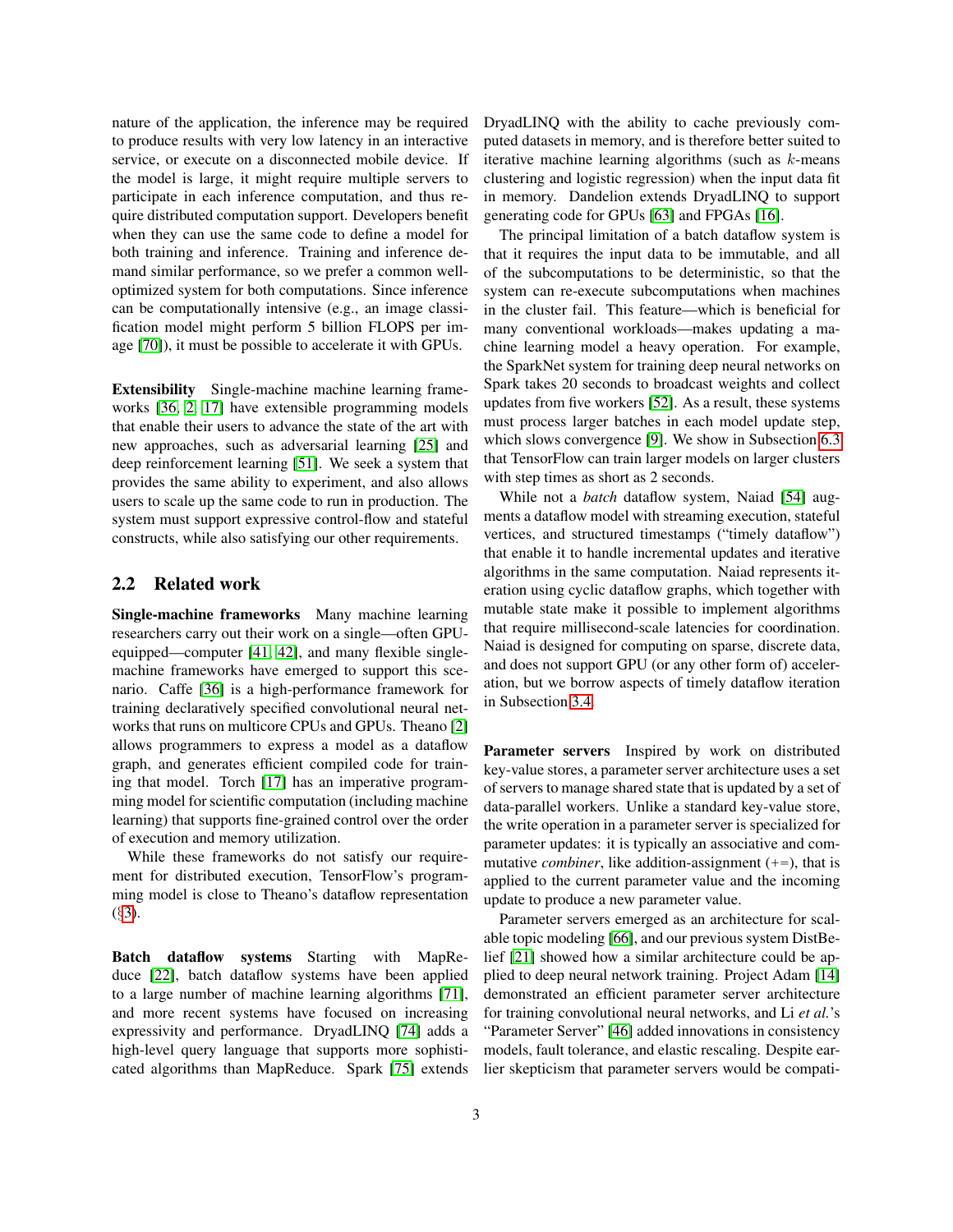ble with GPU acceleration [\[14\]](#page-13-3), Cui *et al.* have recently shown that GeePS [\[19\]](#page-14-6), a parameter server specialized for use with GPUs, can achieve speedups on modest-sized clusters.

MXNet [\[12\]](#page-13-8) is a recent system that uses a parameter server to scale training, supports GPU acceleration, and includes a flexible programming model with interfaces for many languages. While MXNet partially fulfills our extensibility requirements, the parameter server is "privileged" code, which makes it difficult for researchers to customize the handling of large models (§[4.2\)](#page-6-0).

The parameter server architecture meets most of our requirements, and our DistBelief [\[21\]](#page-14-4) uses parameter servers with a Caffe-like model definition format [\[36\]](#page-15-8) to great effect. We found this architecture to be insufficiently extensible, because adding a new optimization algorithm, or experimenting with an unconventional model architecture would require our users to modify the parameter server implementation, which uses C++ for performance. While some of the practitioners who use that system are comfortable with making these changes, the majority are accustomed to writing models in high-level languages, such as Python and Lua, and the complexity of the highperformance parameter server implementation is a barrier to entry. With TensorFlow we therefore sought a highlevel programming model that allows users to customize the code that runs in all parts of the system  $(\S3)$  $(\S3)$ .

### <span id="page-3-0"></span>3 TensorFlow execution model

TensorFlow uses a single dataflow graph to represent all computation and state in a machine learning algorithm, including the individual mathematical operations, the parameters and their update rules, and the input preprocessing (Figure [1\)](#page-4-0). Dataflow makes the communication between subcomputations explicit, and therefore makes it easy to execute independent computations in parallel, and partition the computation across multiple distributed devices. Dataflow TensorFlow differs from batch dataflow systems (§[2.2\)](#page-2-0) in two respects:

- The model supports multiple concurrent executions on overlapping subgraphs of the overall graph.
- Individual vertices may have mutable state that can be shared between different executions of the graph.

The key observation in the parameter server architecture [\[21,](#page-14-4) [14,](#page-13-3) [46\]](#page-15-4) is that mutable state is crucial when training very large models, because it becomes possible to make in-place updates to very large parameters, and propagate those updates to parallel training steps as quickly

as possible. Dataflow with mutable state enables Tensor-Flow to mimic the functionality of a parameter server, but with additional flexibility, because it becomes possible to execute arbitrary dataflow subgraphs on the machines that host the shared model parameters. As a result, our users have been able to experiment with different optimization algorithms, consistency schemes, and parallelization strategies.

#### <span id="page-3-1"></span>3.1 Dataflow graph elements

In a TensorFlow graph, each vertex represents an atomic unit of computation, and each edge represents the output from or input to a vertex. We refer to the computation at vertices as *operations*, and the values that flow along edges as *tensors*, because TensorFlow is designed for mathematical computation, and uses tensors (or multidimensional arrays) to represent all data in those computations.

Tensors In TensorFlow, we model all data as tensors (dense  $n$ -dimensional arrays) with each element having one of a small number of primitive types, such as int32, float32, or string. Tensors naturally represent the inputs to and results of the common mathematical operations in many machine learning algorithms: for example, a matrix multiplication takes two 2-D tensors and produces a 2-D tensor; and a mini-batch 2-D convolution takes two 4-D tensors and produces another 4-D tensor.

All tensors in TensorFlow are dense. This decision ensures that the lowest levels of the system can have simple implementations for memory allocation and serialization, which reduces the overhead imposed by the framework. To represent sparse tensors, TensorFlow offers two alternatives: either encode the data into variable-length string elements of a dense tensor, or use a tuple of dense tensors (e.g., an  $n$ -D sparse tensor with  $m$  non-zero elements could be represented an  $m \times n$  index matrix and a length- $m$  value vector). The size of a tensor can vary in one or more dimensions, making it possible to represent sparse tensors with differing numbers of elements, at the cost of more sophisticated shape inference.

**Operations** An operation takes  $m \geq 0$  tensors as input, and produces  $n \geq 0$  tensors as output. An operation has a named "type" (such as Const, MatMul, or Assign) and may have zero or more compile-time attributes that determine its behavior. An operation can be generic and variadic at compile-time: its attributes determine both the expected types and arity of its inputs and outputs.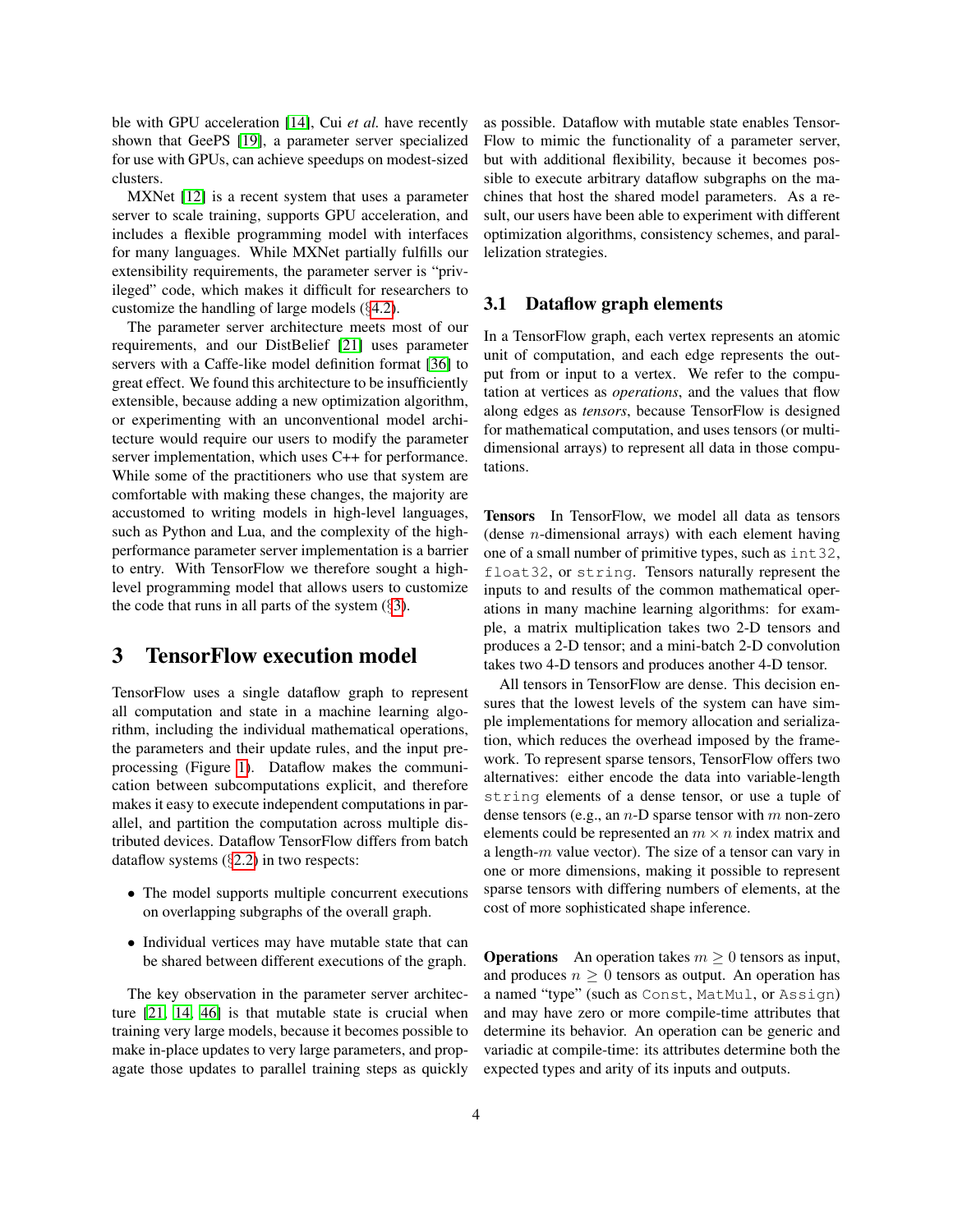

<span id="page-4-0"></span>Figure 1: A schematic TensorFlow dataflow graph for a training pipeline contains subgraphs for reading input data, preprocessing, training, and checkpointing state.

For example, the simplest operation Const has no inputs and a single output. Const has an attribute T that determines the type of its output, and an attribute Value that determines the value that it produces. AddN is variadic: it has a type attribute T, and an integer attribute N that defines how many inputs (of type T) it accepts.

reading and writing the buffer. A Read operation takes a reference handle as input, and outputs the value of the the underlying buffer: for example, AssignAdd takes cuted performs the update State<sup> $r$ </sup> $|r$  ← State $[r]$ +x. Subsequent  $\text{Read}(r)$  operations produce the value  $\text{State}'[r]$ . Stateful operations: variables An operation can contain mutable state that is read and/or written each time it executes. A Variable operation owns a mutable buffer that is used to store the shared parameters of a model as it is trained. A Variable has no inputs, and produces a *reference handle*, which acts as a typed capability for variable as a dense tensor. Several operations can modify a reference handle  $r$  and a tensor value  $x$ , and when exe-

vanced forms of coordination. The simplest queue is eral queue implementations, which support more ad-Stateful operations: queues TensorFlow includes sev-FIFOQueue, which owns an internal queue of tensors, and supports concurrent access. Like a Variable, the FIFOQueue operation produces a reference handle that can be consumed by one of the standard queue operations, such as Enqueue and Dequeue. These operations respectively push their input onto the tail of the queue, or pop the head element and output it. Enqueue will block if its given queue is full, and Dequeue will block if its given queue is empty. When queues are used in an input preprocessing pipeline, this blocking provides backpres-sure; it also supports synchronization (§[4.4\)](#page-7-0).

#### <span id="page-4-1"></span>3.2 Partial and concurrent execution

TensorFlow uses the dataflow graph to represent all possible computations in a particular application, and the API for executing a graph allows the client to specify the *subgraph* that should be executed. A subgraph is specified declaratively: the client selects zero or more edges to *feed* input tensors into the dataflow, and one or more edges to *fetch* output tensors from the dataflow; the runtime then prunes the graph to contain the necessary set of operations. Each invocation of the API is called a *step*, and TensorFlow supports multiple *concurrent steps* on the same graph, where stateful operations enable coordination between the steps.

Figure [1](#page-4-0) shows a typical training application, with multiple subgraphs that execute concurrently, and interact through shared variables and queues. The core training subgraph depends on a set of model parameters, and input batches from a queue. Many concurrent steps of the training subgraph update the model based on different input batches, to implement data-parallel training. To fill the input queue, concurrent preprocessing steps transform individual input records (e.g., decoding images and applying random distortions), and a separate I/O subgraph reads records from a distributed file system. A checkpointing subgraph runs periodically for fault tolerance (§[4.3\)](#page-7-1).

Partial and concurrent execution is responsible for much of TensorFlow's flexibility. Adding mutable state and coordination via queues makes it possible to specify a wide variety of model architectures in "unprivileged" code, which enables advanced users to experiment without modifying the internals of the TensorFlow runtime.

#### <span id="page-4-2"></span>3.3 Distributed execution

Dataflow simplifies distributed execution, because it makes communication between subcomputations explicit. In principle, the same TensorFlow program can be deployed to a distributed cluster of GPUs for training, a cluster of TPUs for serving, and a cellphone for mobile inference.

Each operation resides on a particular *device*, such as a CPU or GPU in a particular *task*. A device is responsible for executing a *kernel* for each operation assigned to it.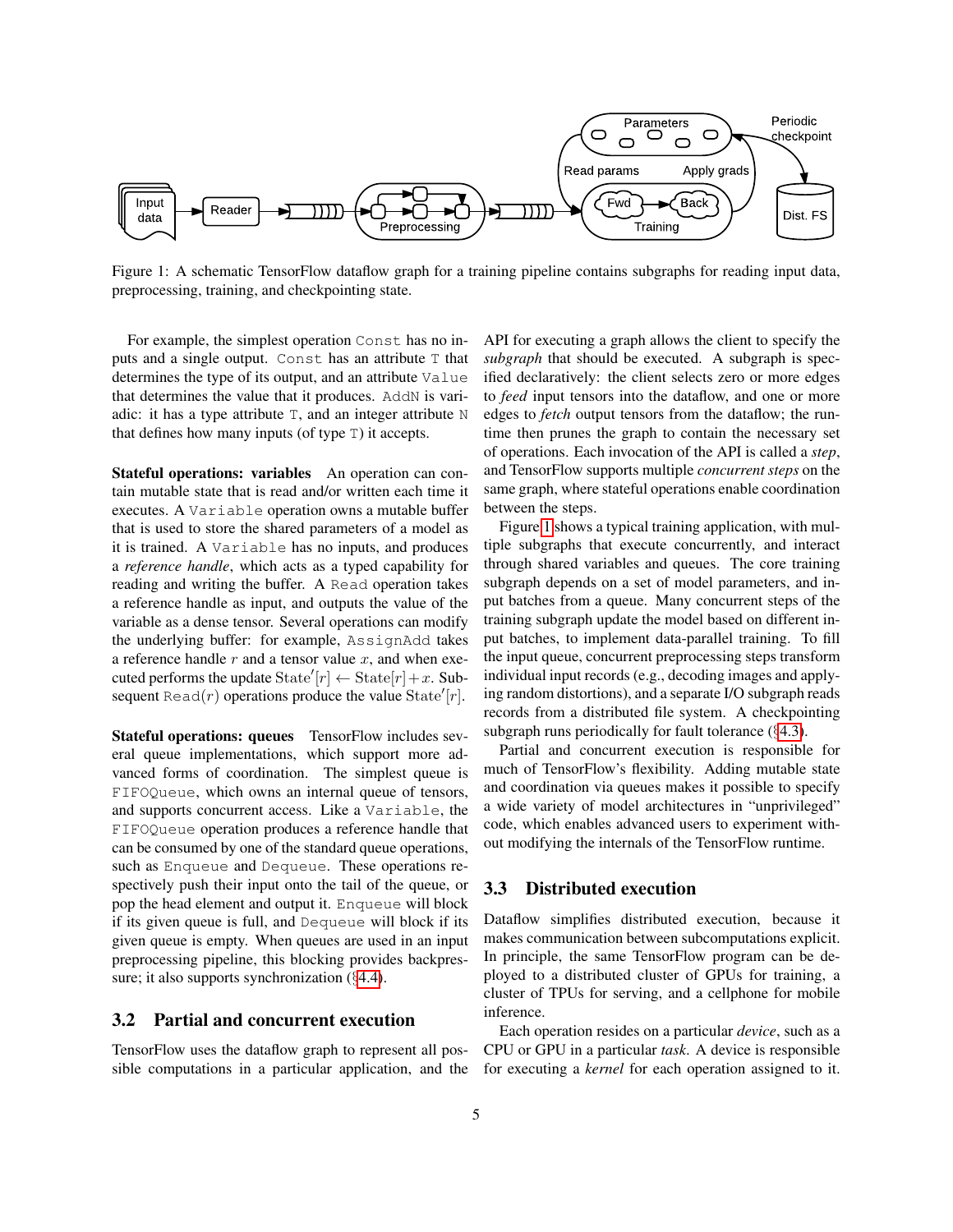TensorFlow allows multiple kernels to be registered for a single operation, with specialized implementations for a particular device or data type (see §[5](#page-8-0) for details). For many operations, such as element-wise operators (Add, Sub, etc.), we use a single kernel implementation that can be compiled for CPU and GPU using different compilers.

The TensorFlow runtime places operations on devices, subject to implicit or explicit device constraints in the graph. The placement algorithm computes a feasible set of devices for each operation, calculates the sets of operations that must be colocated, and selects a satisfying device for each colocation group. Stateful operations and operations their state must be placed on the same device, which leads to implicit colocation constraints. In addition, the user may specify partial device preferences such as "any device in a particular task", or "a GPU in any task", and the runtime will respect these constraints. A typical training application will use client-side programming constructs to add constraints such that, for example, parameters are distributed among a set of "PS" tasks.

Once the operations in a graph have been placed, and the partial subgraph has been computed for a step  $(\S3.2)$  $(\S3.2)$ , TensorFlow partitions the operations into per-device subgraphs. A per-device subgraph for device d contains all of the operations that were assigned to  $d$ , with additional Send and Recv operations that replace edges across device boundaries. Send transmits its single input to a specified device as soon as the tensor is available, using a *rendezvous key* to name the value. Recv has a single output, and blocks until the value for a specified rendezvous key is available locally, before producing that value. Send and Recv have specialized implementations for several device-type pairs; we describe some of these in Section [5.](#page-8-0)

We optimized TensorFlow for executing large subgraphs repeatedly with low latency. Once the graph for a step has been pruned, placed, and partitioned, its subgraphs are cached in their respective devices. A client session maintains the mapping from step definitions to cached subgraphs, so that a distributed step on a large  $\alpha$  and  $\alpha$  and  $\alpha$  and  $\alpha$  are  $\alpha$  and  $\alpha$  are  $\alpha$  and  $\alpha$  are  $\alpha$  and  $\alpha$  are  $\alpha$  and  $\alpha$  are  $\alpha$  and  $\alpha$  are  $\alpha$  and  $\alpha$  are  $\alpha$  and  $\alpha$  are  $\alpha$  and  $\alpha$  are  $\alpha$  and  $\alpha$  are  $\alpha$  and  $\alpha$  are  $\alpha$  ticipating task. This model favors static, reusable graphs, but it can support dynamic computations using dynamic control flow, as the next subsection describes.

#### <span id="page-5-0"></span>3.4 Dynamic control flow

Most evaluation in TensorFlow is *strict*: all inputs to an operation must be computed before the operation executes. Advanced algorithms—such as efficiently training a recurrent neural network [\[37\]](#page-15-10)—require dynamic control flow, which for efficiency requires non-strict evaluation.



<span id="page-5-1"></span>Figure 2: A conditional graph using Switch and Merge

TensorFlow supports conditional control flow using based on Arvind and Culler's original dynamic dataflow input to select which of its two outputs should produce a takes a data input and a control input, and uses the control the primitive Switch and Merge operations, which are architectures [\[4\]](#page-13-9). Switch acts like a demultiplexer: it value. The Switch output not taken receives a special *dead* value, which propagates recursively through the rest of the graph until it reaches a Merge operation. Merge acts like a multiplexer: it forwards at most one non-dead input to its output, or produces a dead output if both of its inputs are dead. We use these primitives to build a nonstrict conditional subgraph (Figure [2\)](#page-5-1) that executes one of two branches, based on the runtime value of a tensor.

Switch and Merge also support iteration. The implementation of loops in TensorFlow is based on Switch and Merge [\[4\]](#page-13-9), with additional structural constraints based on timely dataflow [\[54\]](#page-16-9) to simplify the distributed execution state. Like timely dataflow, TensorFlow supports multiple concurrent iterations and nested loops, but simplifies memory management by restricting each operation to producing a single value per output per iteration.

### <span id="page-5-3"></span>4 Extensibility case studies

By choosing a unified dataflow graph to represent all computation in TensorFlow, we have enabled users to experiment with features that were built into the runtime of our previous system [\[21\]](#page-14-4). In this section, we discuss four extensions to TensorFlow that we have built using simple dataflow primitives and "user-level" code.

#### <span id="page-5-2"></span>4.1 Differentiation and optimization

Many learning algorithms train a set of parameters using some variant of stochastic gradient descent (SGD), which entails computing the gradients of a cost function with respect to those parameters, then updating the parameters based on those gradients. We implement a user-level li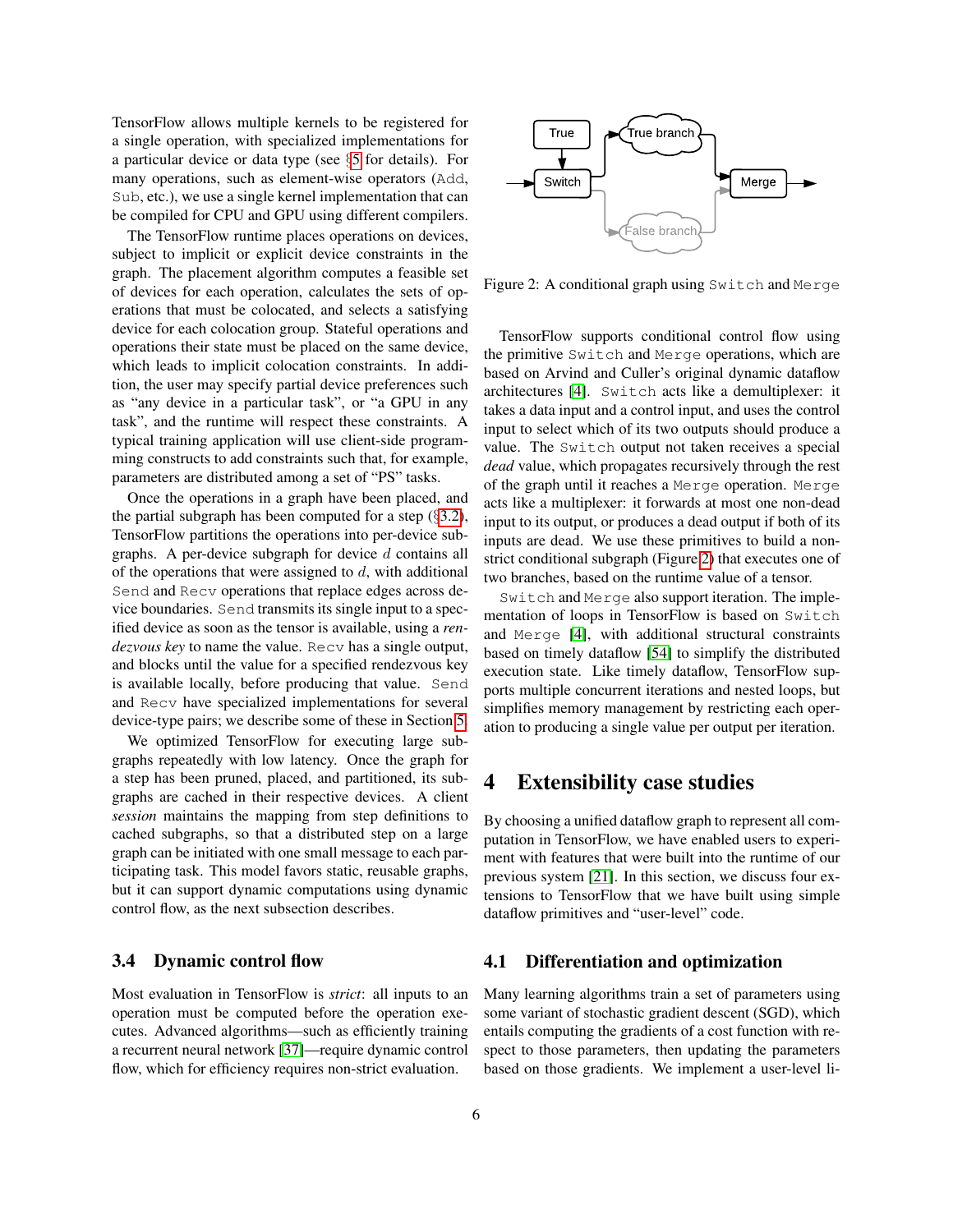brary for TensorFlow that automatically differentiates expressions. A user can, for example, define a neural network as a composition of layers and a loss function, and the library will derive the backpropagation [\[64\]](#page-16-11).

The differentiation algorithm performs breadth-first search to identify all of the backwards paths from the target operation (e.g., a loss function) to a set of parameters, and sums the partial gradients that each path contributes. Our users frequently specialize the gradients for some operations, and they have implemented optimizations like batch normalization [\[32\]](#page-15-11) and gradient clipping [\[59\]](#page-16-12) to accelerate training and make it more robust. We have extended the algorithm to differentiate conditional and iterative subcomputations (§[3.4\)](#page-5-0), and developed techniques for managing GPU memory when iterating (and accumulating intermediate values) over long sequences in the input data (similar to GeePS [\[19\]](#page-14-6)).

TensorFlow users can also experiment with a wide range of *optimization algorithms*, which compute new values for the parameters in each training step. SGD is easy to implement in a parameter server: for each parameter W, gradient  $\partial L/\partial W$ , and learning rate  $\alpha$ , the update rule is  $W' \leftarrow W - \alpha \times \partial L / \partial W$ . A parameter server can implement SGD by using  $-$  as the write operation, and writing  $\alpha \times \partial L / \partial W$  to each W after a training step.

However, there are many more advanced optimization schemes that are difficult to express as a single write operation. For example, the Momentum algorithm accumulates a "velocity" for each parameter based on its gradient over multiple iterations, then computes the parameter update from that accumulation; and many refinements to this algorithm have been proposed [\[67\]](#page-17-8). To implement Momentum in DistBelief [\[21\]](#page-14-4), we had to modify the C++ code of the parameter server to change the representation of parameter data, and execute arbitrary code in the write operation; such modifications are beyond the majority of our users. Optimization algorithms are the topic of active research, and our users have implemented several on top of TensorFlow, including Momentum, Adagrad, Adadelta, RMSProp, Adam, and L-BFGS. These can be built in TensorFlow using Variable operations and primitive mathematical operations without needing to modify the underlying system, which makes it easy to experiment with new algorithms as they emerge.

#### <span id="page-6-0"></span>4.2 Handling very large models

To train a model on high-dimensional data, such as words in a corpus of text [\[7\]](#page-13-10), it is common to use a *distributed representation*, which embeds a training example as a pattern of activity across several neurons, which can be



<span id="page-6-1"></span>Figure 3: Schematic dataflow graph for a sparse embedding layer containing a two-way sharded embedding matrix.

in a vocabulary, and the distributed representation for each with non-zero entries corresponding to the IDs of words learned by backpropagation [\[29\]](#page-14-13). For example, in a language model, a training example might be a sparse vector word will be a lower-dimensional vector [\[6\]](#page-13-11).

Inference proceeds by multiplying a batch of  $b$  sparse vectors against an  $n \times d$  *embedding matrix*, where *n* is the number of words in the vocabulary, and  $d$  is the desired dimensionality, to produce a much smaller  $b \times d$  dense matrix representation; for training, most optimization algorithms modify only the rows of the embedding matrix that were read by the sparse multiplication. In many Tensor-Flow models that process sparse data,  $n \times d$  can amount to gigabytes of parameters: e.g., a large language model may use over  $10^9$  parameters with a vocabulary of 800,000 words [\[39\]](#page-15-5), and we have experience with document models [\[20\]](#page-14-14) where the parameters occupy several terabytes. Such models are too large to copy to a worker on every use, or even to store in RAM on a single host.

is split across two parameter server tasks. The core operation of this subgraph is decreat, which extends a sparse set of rows from a tensor, and TensorFlow colocates this operation with the variable on which it operates. The dy- $\alpha$  operations that act on just the values that were originally a corresponding gradient, so it supports automatic differ- $\alpha$  corresponding gradient, so it supposes automatic directed entiation (§[4.1\)](#page-5-2), and the result is a set of sparse update indices into variable-sized tensors that contain the indices into a single result tensor. Each of these operations has operation reassembles the partial results from each shard We implement sparse embedding layers in the Tensor-Flow graph as a composition of primitive operations. Figure [3](#page-6-1) shows a simplified graph for an embedding layer that ation of this subgraph is Gather, which extracts a sparse namic partition (Part) operation divides the incoming destined for each shard, and the dynamic static (Stitch) gathered from each of the shards.

While sparse reads and updates are possible in a parameter server [\[46\]](#page-15-4), TensorFlow adds the flexibility to offload arbitrary computation onto the devices that host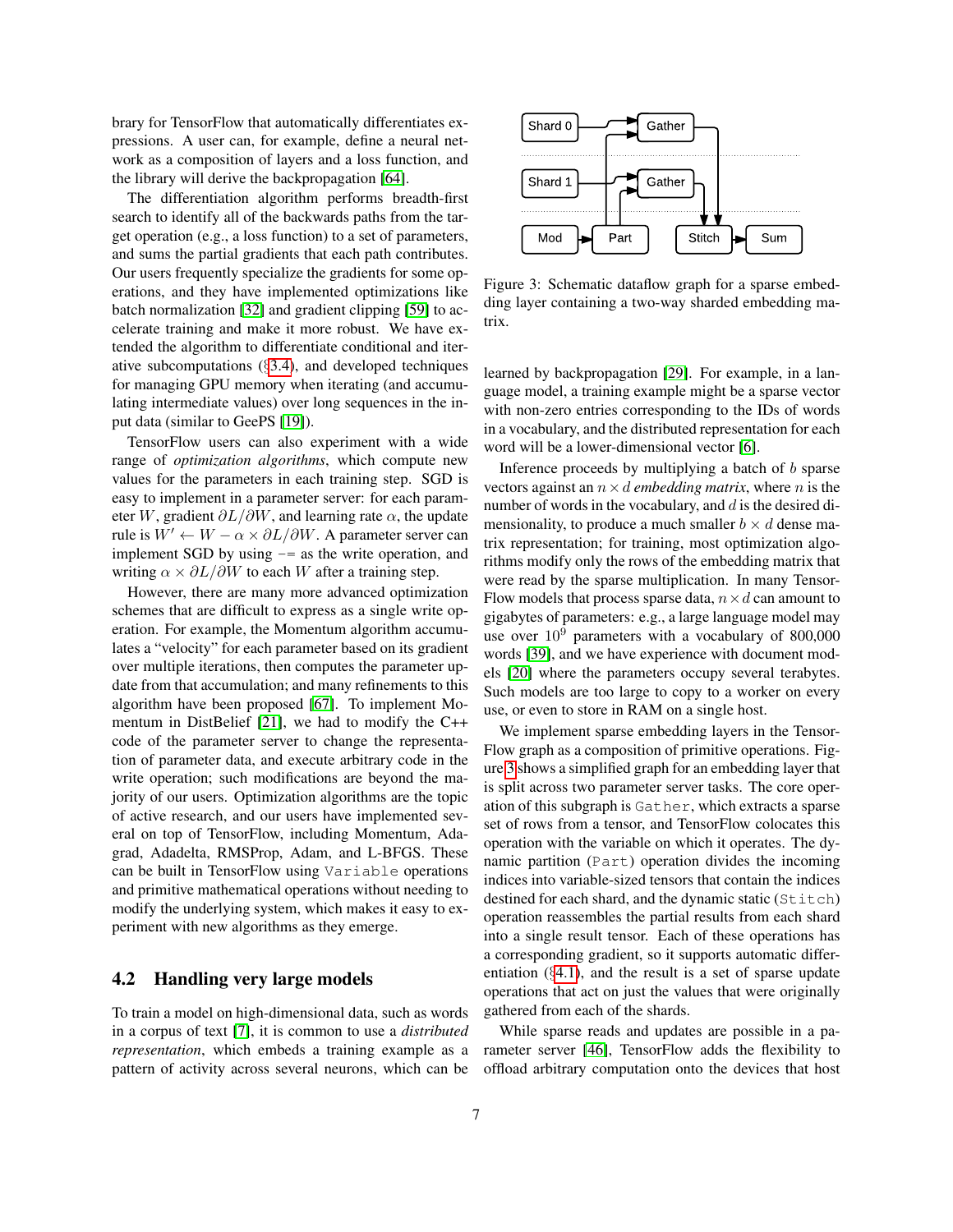the shared parameters. For example, classification models typically use a softmax classifier that multiplies the final output by a weight matrix with  $c$  columns, where  $c$ is the number of possible classes; for a language model,  $c$  is the size of the vocabulary, which can be large. Our users have experimented with several schemes to accelerate the softmax calculation. The first is similar to an optimization in Project Adam [\[14\]](#page-13-3), whereby the weights are sharded across several tasks, and the multiplication and gradient calculation are colocated with the shards. More efficient training is possible using a *sampled softmax* [\[35\]](#page-15-12), which performs a sparse multiplication based on the true class for an example and a set of randomly sampled false classes. We compare the performance of these two schemes in §[6.4.](#page-11-0)

#### <span id="page-7-1"></span>4.3 Fault tolerance

Training a model can take several hours or days, even using a large number of machines [\[21,](#page-14-4) [14\]](#page-13-3). It is desirable to be able to train a model using non-dedicated resources, for example using a cluster manager, like Mesos [\[28\]](#page-14-15) or Borg [\[72\]](#page-17-9), that does not guarantee availability of the same resources for the duration of the training process. Therefore, a TensorFlow job is likely to experience failure during the training process, and we require some form of fault tolerance. However, failures are unlikely to be so common that individual operations need fault tolerance, so a mechanism like Spark's RDDs [\[75\]](#page-17-4) would impose significant overhead for little benefit. There is no need to make every write to the parameter state durable, because we can recompute any update from the input data, and many learning algorithms do not require strong consistency [\[62\]](#page-16-13). Although we do not use strong consistency for the training state, we rely on a system like Chubby [\[8\]](#page-13-12) or ZooKeeper [\[31\]](#page-15-13) to map task IDs to IP addresses.

We implement user-level checkpointing for fault tolerance in TensorFlow, using primitive operations in the graph (Figure [1\)](#page-4-0): Save writes one or more tensors to a checkpoint file, and Restore reads one or more tensors from a checkpoint file. Our typical configuration connects each Variable in a task to the same Save operation, with one Save per task, to maximize the I/O bandwidth to a distributed file system. The Restore operations read named tensors from a file, and a standard Assign stores the restored value in its respective variable. During training, a typical client runs all of the Save operations periodically to produce a new checkpoint; when the client starts up, it attempts to Restore the latest checkpoint.

TensorFlow includes a client library for constructing the appropriate graph structure, and invoking Save and Restore as necessary. This behavior is customizable: the user can apply different policies to subsets of the variables in a model, or customize the checkpoint retention scheme. For example, many users retain checkpoints with the highest score in a custom evaluation metric. The implementation is also reusable: it may be used for model fine-tuning and unsupervised pre-training [\[43,](#page-15-14) [45\]](#page-15-1), which are forms of transfer learning, in which the parameters of a model trained on one task (e.g. recognizing general images) are used as the starting point for another task (e.g. recognizing particular breeds of dog). Having checkpoint and parameter management as programmable operations in the graph gives users the flexibility to implement schemes like these and others that we have not anticipated.

The checkpointing library does not attempt to produce consistent checkpoints: if training and checkpointing execute concurrently, the checkpoint may include none, all, or some of the updates from the training step. This is no problem for models that we train by asynchronous gradient descent [\[21\]](#page-14-4). Consistent checkpoints require additional synchronization to ensure that checkpointing does not run concurrently with update operations. For example, one can use the scheme in next subsection to take a checkpoint after the synchronous update step.

#### <span id="page-7-0"></span>4.4 Synchronous replica coordination

SGD is robust to asynchrony [\[62\]](#page-16-13), and previous systems train deep neural networks using asynchronous parameter updates [\[21,](#page-14-4) [14\]](#page-13-3), which are believed scalable because they maintain high throughput in the presence of stragglers. The increased throughput comes at the cost of training steps using stale data. Some have recently revisited the assumption that *synchronous* training does not scale [\[11,](#page-13-5) [19\]](#page-14-6). Since GPUs enable training with hundreds—rather than thousands [\[45\]](#page-15-1)—of machines, it may be possible to train a model synchronously in less time than asynchronous training on the same machines.

Though we designed TensorFlow for asynchronous training, we have begun experimenting with synchronous methods. The TensorFlow graph enables users to change how parameters are read and written when training a model, and we implement three alternatives. In the asynchronous case (Figure [4\(](#page-8-1)a)), each worker reads the current value when the step begins, and applies its gradient to the different current value at the end: this ensures high utilization, but the individual steps use stale information, making each step less effective. The synchronous cases use queues (§[3.1\)](#page-3-1) to coordinate execution: a blocking queue acts as a barrier to ensure that all workers read the same parameter version, and a second queue accumulates mul-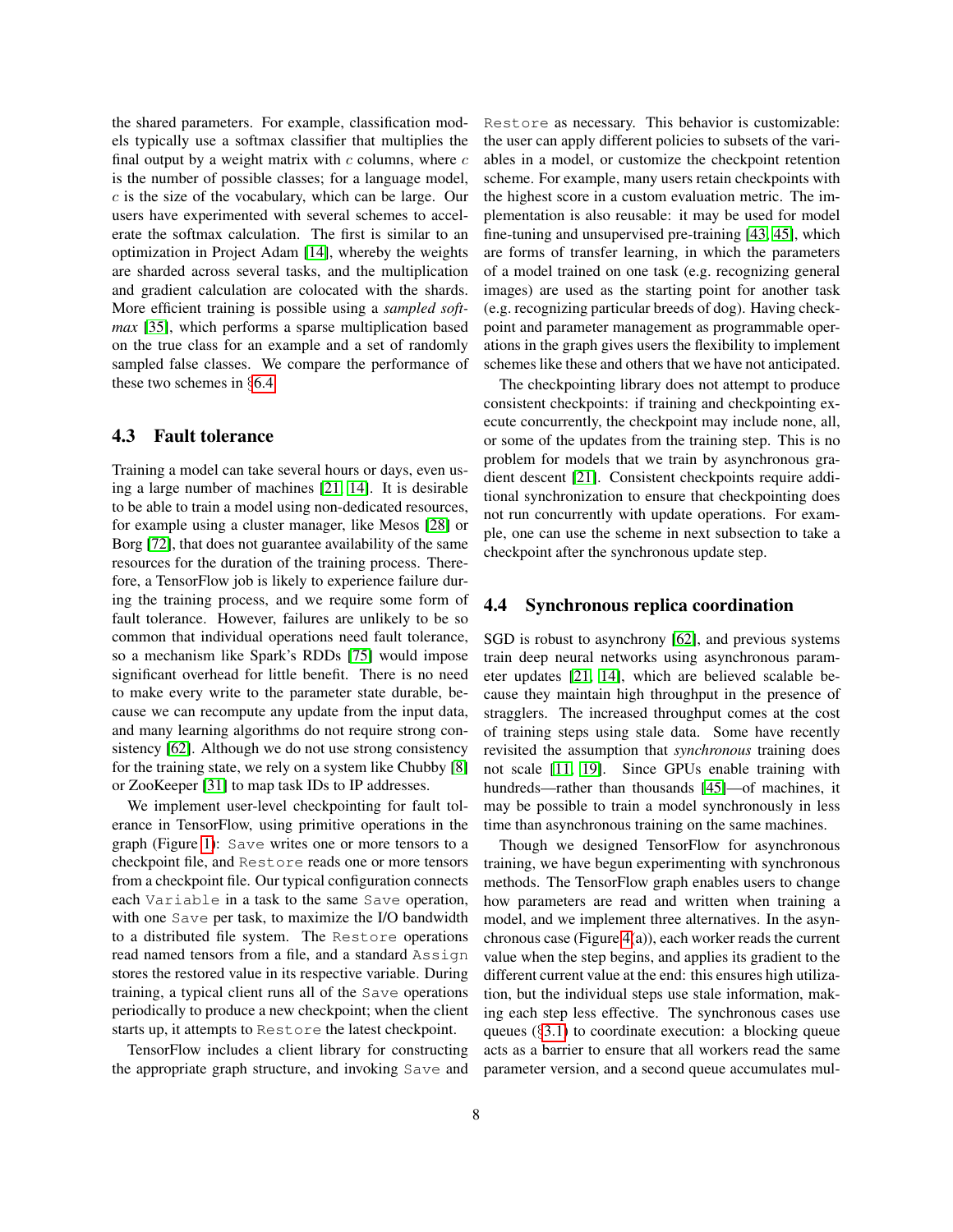

Figure 4: Three parameter synchronization schemes for a single parameter in data-parallel training (§[4.4\)](#page-7-0): (a) asynchronous, (b) synchronous without backup workers, and (c) synchronous with backup workers.

<span id="page-8-1"></span>

<span id="page-8-2"></span>Figure 5: The layered TensorFlow architecture.

tiple gradient updates in order to apply them atomically. The simple synchronous version (Figure [4\(](#page-8-1)b)) accumulates updates from all workers before applying them, but slow workers limit overall throughput.

To mitigate stragglers, we implement *backup workers* (Figure [4\(](#page-8-1)c), [\[11\]](#page-13-5)), which are similar to MapReduce backup tasks [\[22\]](#page-14-5). Whereas MapReduce starts backup tasks reactively—after detecting a straggler—our backup workers run proactively, and the aggregation takes the first  $m$  of n updates produced. We exploit the fact that SGD samples training data randomly, so each worker processes a different random batch. In Subsection [6.3](#page-10-0) we show how backup workers improve throughput by up to 15%.

## <span id="page-8-0"></span>5 Implementation

We implement TensorFlow as an extensible, crossplatform library. Figure [5](#page-8-2) illustrates the system architecture: a thin C API separates user-level in various languages from the core library. In this section, we discuss the implementation of the various components.

The core TensorFlow library is implemented in C++ for

portability and performance: it runs on several operating systems including Linux, Mac OS X, Android, and iOS; the x86 and various ARM-based CPU architectures; and NVIDIA's Kepler, Maxwell, and Pascal GPU microarchitectures. The implementation is open-source, and we have accepted several external contributions that enable TensorFlow to run on other architectures.

The *distributed master* translates user requests into execution across a set of tasks. Given a graph and a step definition, it prunes  $(\S3.2)$  $(\S3.2)$  and partitions  $(\S3.3)$  $(\S3.3)$  the graph to obtain subgraphs for each participating device, and caches these subgraphs so that they may be re-used in subsequent steps. Since the master sees the overall computation for a step, it applies standard optimizations such as common subexpression elimination and constant folding; pruning is a form of dead code elimination. It then coordinates execution of the optimized subgraphs across a set of tasks.

The *dataflow executor* in each task handles requests from the master, and schedules the execution of the kernels that comprise a local subgraph. We optimize the dataflow executor for running large, fine-grained graphs with low overhead; our current implementation dispatches approximately 2,000,000 null operations per second. The dataflow executor dispatches kernels to local devices and runs kernels in parallel when possible: e.g., by using multiple cores in a CPU device, or multiple streams on a GPU.

The runtime contains over 200 standard operations, including mathematical, array manipulation, control flow, and state management operations. Many of the operation kernels are implemented using Eigen::Tensor [\[34\]](#page-15-15), which uses C++ templates to generate efficient parallel code for multicore CPUs and GPUs; however, we liberally use libraries like cuDNN [\[13\]](#page-13-6) to implement kernels where a more efficient specialization is possible. We have also implemented support for *quantization*, which enables faster inference in environments such as mobile devices and high-throughput datacenter applications, and use the gemmlowp low-precision matrix multiplication library [\[33\]](#page-15-16) to accelerate quantized computation.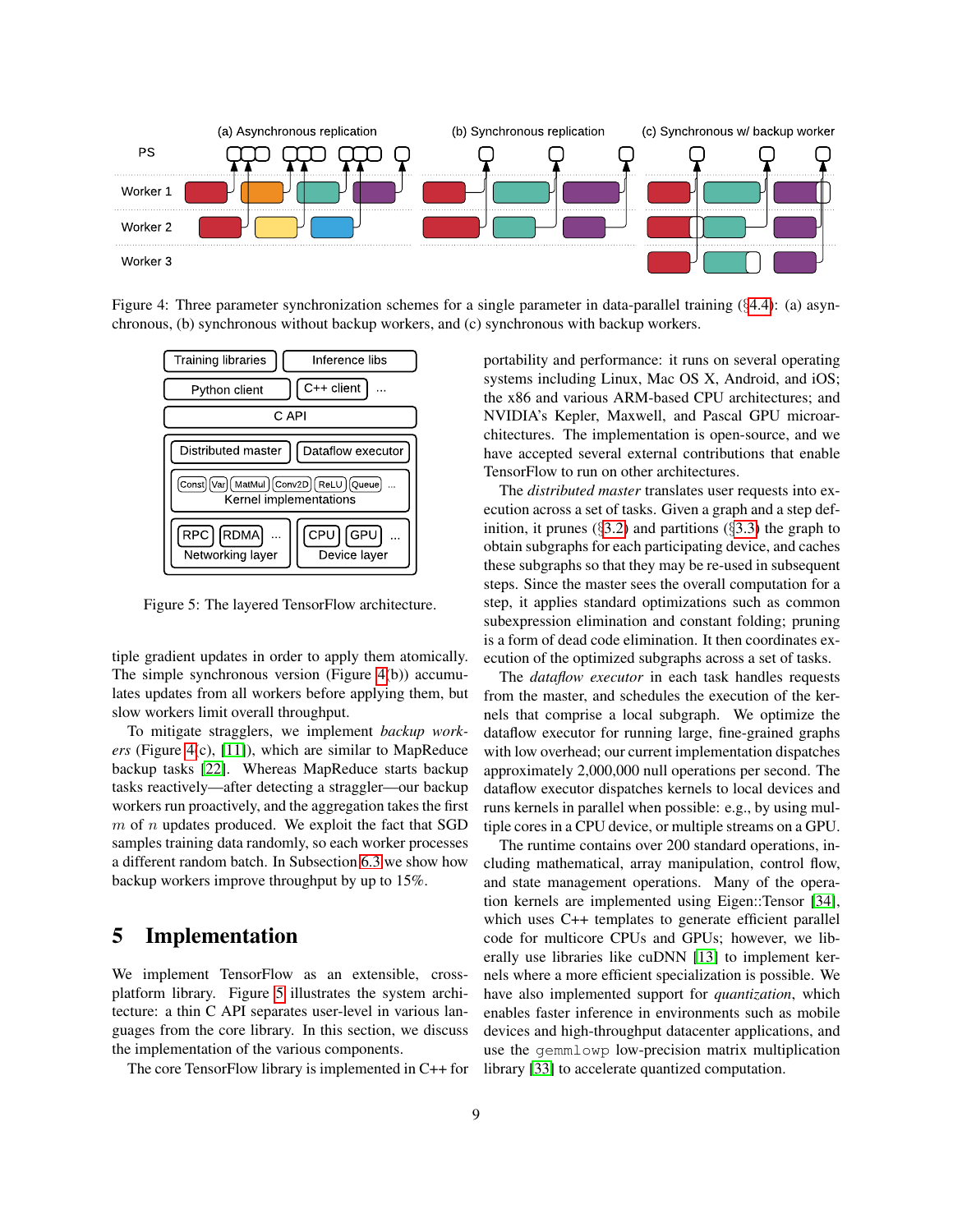We specialize Send and Recv operations for each pair of source and destination device types. Transfers between local CPU and GPU devices use the cudaMemcpyAsync() API to overlap computation and data transfer; transfers between two local GPUs use DMA to relieve pressure on the host. For transfers between tasks, TensorFlow supports multiple protocols, including gRPC over TCP, and RDMA over Converged Ethernet. We are also investigating optimizations for GPU-to-GPU communication that use collective operations [\[57\]](#page-16-14).

Section [4](#page-5-3) describes features that we implement totally above the C API, in user-level code. Typically, users compose standard operations to build higher-level abstractions, such as neural network layers, optimization algorithms (§[4.1\)](#page-5-2), and sharded embedding computations (§[4.2\)](#page-6-0). TensorFlow supports multiple client languages, and we have prioritized support for Python and C++, because our internal users are most familiar with these languages. As features become more established, we typically port them to C++, so that users can access an optimized implementation from all client languages.

If it is difficult or inefficient to represent a subcomputation as a composition of operations, users can register additional kernels that provide an efficient implementation written in C++. We have found it profitable to hand-implement *fused kernels* for some performance critical operations, such as a the ReLU and Sigmoid activation functions and their corresponding gradients. We are currently investigating automatic kernel fusion using Halide [\[61\]](#page-16-15) and other compiler-based techniques.

In addition to the core runtime, our colleagues have built several tools that aid users of TensorFlow. These include serving infrastructure for running inference in production, a visualization dashboard that enables users to follow the progress of a training run, a graph visualizer that helps users to understand the connections in a model, and a distributed profiler that traces the execution of a computation across multiple devices and tasks. We describe these tools in an extended whitepaper [\[1\]](#page-12-0), and they can be downloaded from the project repository.

## <span id="page-9-1"></span>6 Evaluation

In this section, we evaluate the performance of Tensor-Flow on several synthetic and realistic workloads. Unless otherwise stated, we run all experiments on a shared production cluster, and all figures plot median values with error bars showing the 10th and 90th percentiles.

Here we focus on system performance metrics, rather than learning objectives like time to accuracy. TensorFlow is a system that allows machine learning practitioners and researchers to experiment with new techniques, and this evaluation demonstrates that the system (i) has little overhead, and (ii) can employ large amounts of computation to accelerate real-world applications. While techniques like synchronous replication can enable some models to converge in fewer steps overall, we defer the analysis of such improvements to other papers.

#### 6.1 Single-machine benchmarks

Although TensorFlow is a system for "large-scale" machine learning, it is imperative that scalability does not mask poor performance at small scales [\[49\]](#page-16-16). Table [1](#page-9-0) contains results from Chintala's independent benchmark of convolutional models on TensorFlow and three singlemachine frameworks [\[15\]](#page-14-8). All frameworks use a six-core Intel Core i7-5930K CPU at 3.5 GHz and an NVIDIA Titan X GPU.

|                   | Training step time (ms) |          |           |           |
|-------------------|-------------------------|----------|-----------|-----------|
| Library           | AlexNet                 | Overfeat | OxfordNet | GoogleNet |
| Caffe [36]        | 324                     | 823      | 1068      | 1935      |
| Neon [56]         | 87                      | 211      | 320       | 270       |
| Torch $[17]$      | 81                      | 268      | 529       | 470       |
| <b>TensorFlow</b> | 81                      | 279      | 540       | 445       |

<span id="page-9-0"></span>Table 1: Step times for training four convolutional models with different libraries, using one GPU. All results are for training with 32-bit floats. The fastest library for each model is shown in bold.

Table [1](#page-9-0) shows that TensorFlow achieves shorter step times than Caffe [\[36\]](#page-15-8), and performance within 6% of the latest version of Torch [\[17\]](#page-14-10). We attribute the similar performance of TensorFlow and Torch to the fact that both use the same version of the cuDNN library [\[13\]](#page-13-6), which implements the convolution and pooling operations on the critical path for training; Caffe uses open-source implementations for these operations that are simpler but less efficient than cuDNN. The Neon library [\[56\]](#page-16-17) outperforms TensorFlow on three of the models, by using handoptimized convolutional kernels [\[44\]](#page-15-17) implemented in assembly language; in principle, we could implement these kernels in TensorFlow, but we have not yet done so.

#### 6.2 Synchronous replica microbenchmark

The performance of our coordination implementation  $(\S4.4)$  $(\S4.4)$  is the main limiting factor for scaling with additional machines. Figure [6](#page-10-1) shows that number of *null training steps* that TensorFlow performs per second for varying model sizes, and increasing numbers of *synchronous* workers. In a null training step, a worker fetches the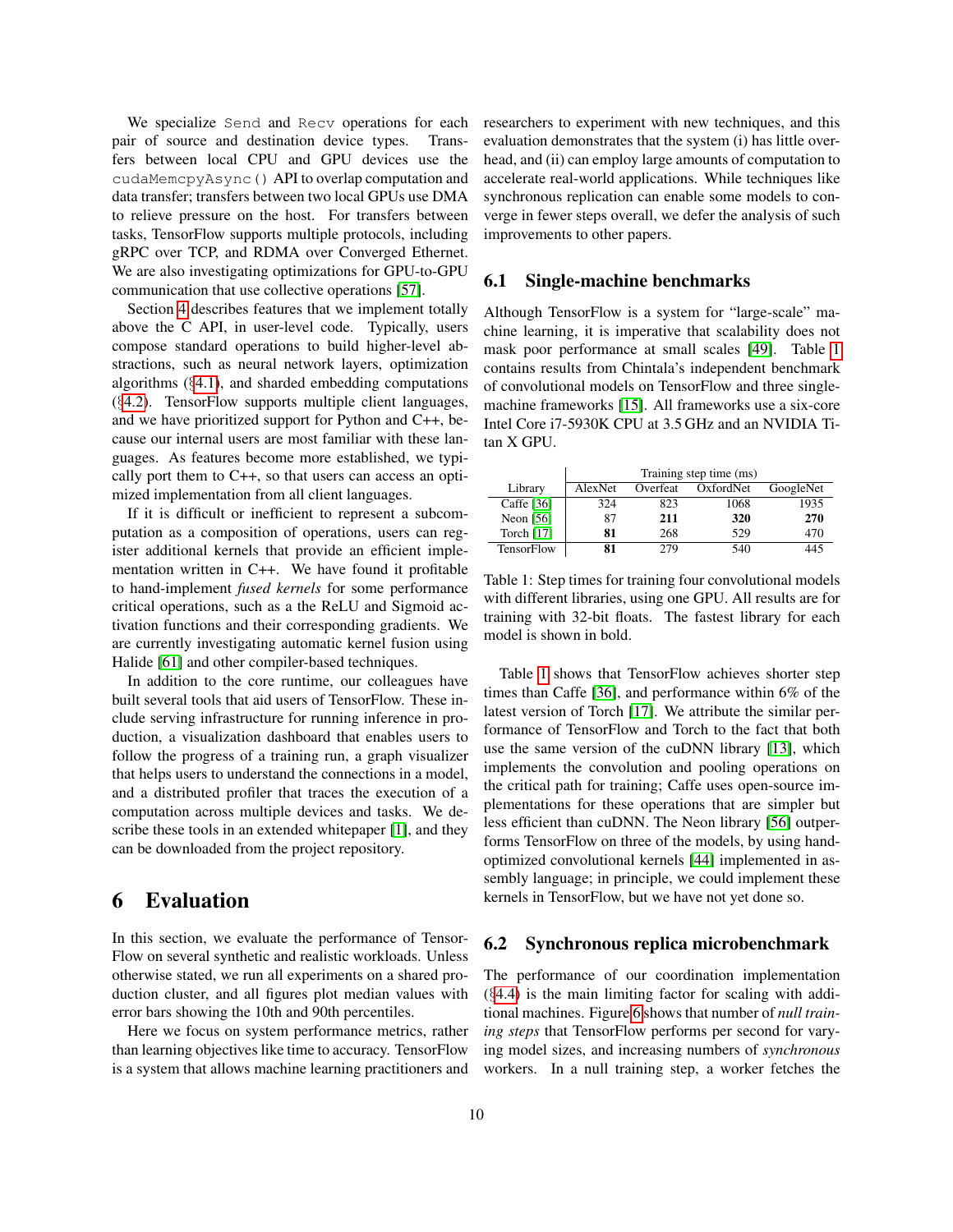

<span id="page-10-1"></span>Figure 6: Baseline throughput for synchronous replication with a null model. Sparse accesses enable TensorFlow to handle larger models, such as embedding matrices (§[4.2\)](#page-6-0).

shared model parameters from 16 PS tasks, performs a trivial computation, and sends updates to the parameters.

The *Scalar* curve in Figure [6](#page-10-1) shows the best performance that we could expect for a synchronous training step, because only a single 4-byte value is fetched from each PS task. The median step time is 1.8 ms using a single worker, growing to 8.8 ms with 100 workers. These times measure the overhead of the synchronization mechanism, and capture some of the noise that we expect when running on a shared cluster.

The *Dense* curves show the performance of a null step when the worker fetches the entire model. We repeat the experiment with models of size 100 MB and 1 GB, with the parameters sharded equally over 16 PS tasks. The median step time for 100 MB increases from 147 ms with one worker to 613 ms with 100 workers. For 1 GB, it increases from 1.01 s with one worker to 7.16 s with 100 workers.

For large models, it is typical that a training step accesses only a subset of the parameters, and the *Sparse* curves show the throughput of the embedding lookup operation from Subsection [4.2.](#page-6-0) Each worker reads 32 randomly selected entries from a large embedding matrix containing 1 GB or 16 GB of data. As expected, the step times do not vary with the size of the embedding, and TensorFlow achieves step times ranging from 5 to 20 ms.

#### <span id="page-10-0"></span>6.3 Image classification

Deep neural networks have achieved breakthrough performance on computer vision tasks such as recognizing objects in photographs [\[42\]](#page-15-3), and these tasks are a key application for TensorFlow at Google. Training a network to high accuracy requires a large amount of computation, and we use TensorFlow to scale out the compu-

tation across a cluster of GPU-enabled servers. In these experiments, we focus on Google's Inception-v3 model, which achieves  $78.8\%$  accuracy the ILSVRC 2012 image classification challenge [\[70\]](#page-17-5); the same techniques apply to other deep convolutional models—such as Microsoft's ResNet [\[26\]](#page-14-7)—that TensorFlow users have implemented. We investigate the scalability of training the Inception-v3 model using multiple replicas. We configure a Tensor-Flow job with 17 PS tasks, and vary the number of worker tasks. Each worker task has one NVIDIA K40 GPU and 5 IvyBridge cores, and a PS task has 8 IvyBridge cores. We investigate the effect of coordination (§[4.4\)](#page-7-0) on training performance, using up to 200 workers to validate recent promising results for synchronous training [\[11,](#page-13-5) [19\]](#page-14-6). In particular, if synchronous training can be made efficient, a model such as Inception-V3 will train in fewer steps, and converge to a higher accuracy than with asynchronous training [\[11\]](#page-13-5).

Training throughput improves to 2,300 images per second as we increase the number of workers to 200, but with diminishing returns (Figure [7\(](#page-11-1)a)). Figures 7(b) and (c) explain the limits to scaling: as we add more workers, the step time increases, because there is more contention on the PS tasks, both at the network interface and in the aggregation of updates. As expected, for all configurations, synchronous steps are longer than asynchronous steps, because all workers must wait for the slowest worker to catch up before starting the next step. While the median synchronous step is approximately 10% longer than an asynchronous step with the same workers, above the 90th percentile the synchronous performance degrades sharply, because stragglers disproportionately impact the tail.

To mitigate tail latency, we can add backup workers, so that a step completes when the first  $m$  of  $n$  tasks produce gradients. Figure [8](#page-11-2) shows the effect on step time of adding backup workers to a 50-worker Inception training job. Each additional backup worker up to and including the fourth reduces the median step time, because the probability of a straggler affecting the step decreases. Adding a fifth backup worker slightly degrades performance, because the 51st worker (i.e., the first whose result is discarded) is more likely to be a non-straggler that generates more incoming traffic for the PS tasks. Figure [8](#page-11-2) also plots the *normalized speedup* for each configuration, which we define as  $t(b)/t(0) \times 50/(50+b)$  (where  $t(b)$ ) is the median step time with b backup workers), and which discounts the speedup by the fraction of additional resources consumed. Although adding 4 backup workers achieves the shortest overall step time (1.93 s), adding 3 achieves the highest normalized speedup (9.5%), and hence trains the model to the same quality using less aggregate GPU-time.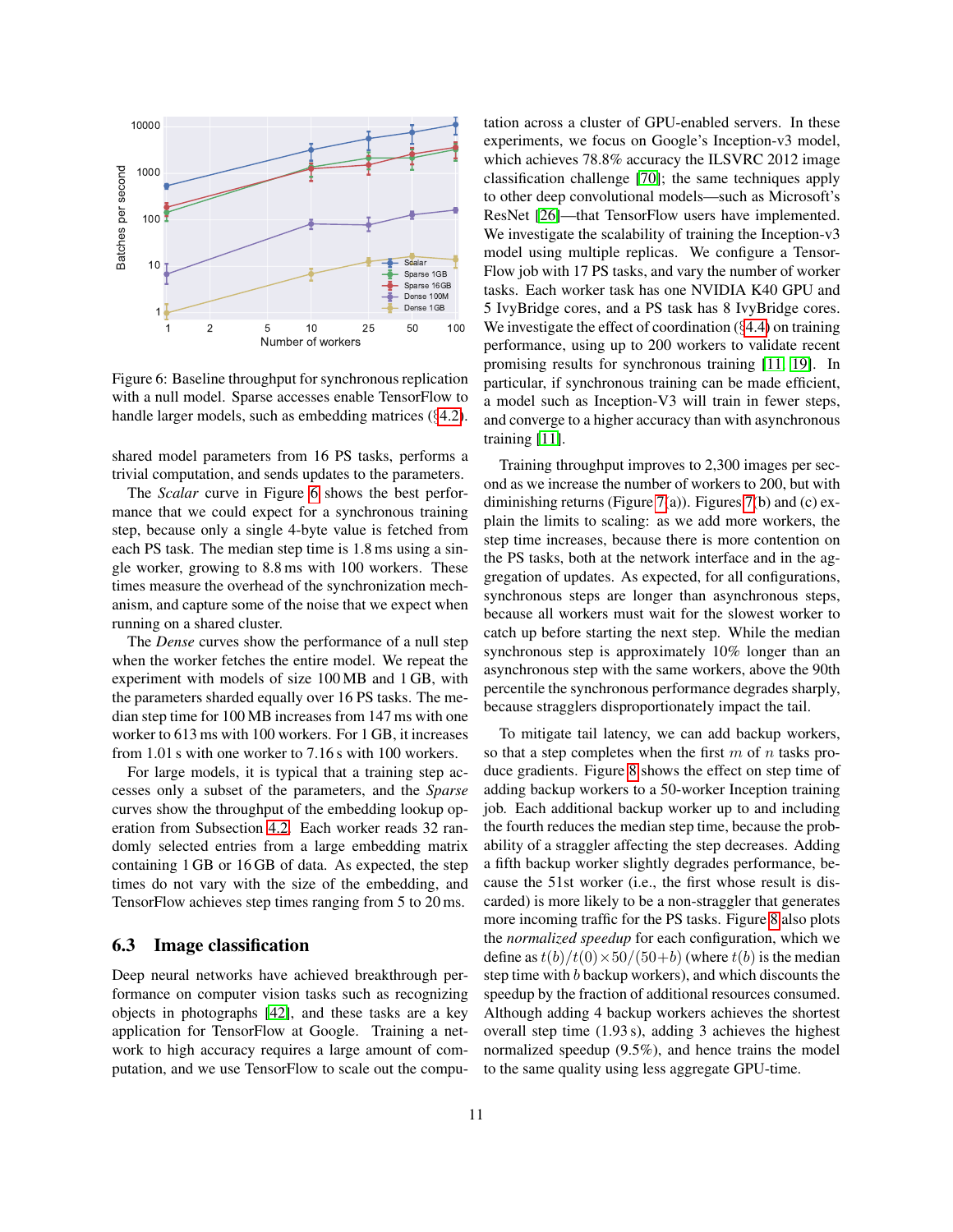

<span id="page-11-1"></span>Figure 7: (a) Inception-v3 training throughput increases with up to 200 workers. However, adding more workers gets diminishing returns because the step time increases for both (b) asynchronous and (c) synchronous replication.



<span id="page-11-2"></span>Figure 8: Backup workers reduce the step time for 50 worker Inception-v3 training. 4 backup workers give the shortest overall step time, but 3 backup workers are most efficient when we normalize for the total resources used.

#### <span id="page-11-0"></span>6.4 Language modeling

Given a sequence of words, a language model predicts the most probable next word [\[6\]](#page-13-11). Therefore, language models are integral to predictive text, speech recognition, and translation applications. In this experiment, we investigate how TensorFlow can train a recurrent neural network (viz. LSTM-512-512 [\[39\]](#page-15-5)) to model the text in the One Billion Word Benchmark [\[10\]](#page-13-2). The vocabulary size  $|V|$ limits the performance of training, because the final layer must decode the output state into probabilities for each of  $|V|$  classes [\[35\]](#page-15-12). The resulting parameters can be large  $(|V| \times d$  for output state dimension d) so we use the techniques for handling large models from Subsection [4.2.](#page-6-0) We use a restricted vocabulary of the most common 40,000 words—instead of the full 800,000 words [\[10\]](#page-13-2)—in order to experiment with smaller configurations.

Figure [9](#page-11-3) shows the training throughput, measured in

10 5 10 4 Words processed/second 10 Vords proces 3 256 workers (sampled) 256 workers (full) 32 workers (sampled) 2  $10<sup>6</sup>$ 32 workers (full) 4 workers (sampled) 4 workers (full) 10 1 1 2 4 8 16 32 Number

<span id="page-11-3"></span>Figure 9: Increasing the number of PS tasks leads to increased throughput for language model training, by parallelizing the softmax computation. Sampled softmax increases throughput by performing less computation.

words per second, for varying numbers of PS and worker tasks, and two softmax implementations. The *full* softmax (dashed lines) multiplies each output by a  $512 \times 40,000$ weight matrix sharded across the PS tasks. Adding more PS tasks increases the throughput, because TensorFlow can exploit distributed model parallelism [\[21,](#page-14-4) [41\]](#page-15-9) and perform the multiplication and gradient calculation on the PS tasks, as in Project Adam [\[14\]](#page-13-3). Adding a second PS task is more effective than increasing from 4 to 32, or 32 to 256 workers. Eventually the throughput saturates, as the LSTM calculations dominate the training step.

The *sampled* softmax (solid lines) reduces the data transferred and the computation performed at the PS tasks [\[35\]](#page-15-12). Instead of a dense weight matrix, it multiplies the output by a random sparse matrix containing weights for the true class and a random sample of false classes. We sample 512 classes for each batch, which reduces the softmax data transfer and computation by a factor of 78.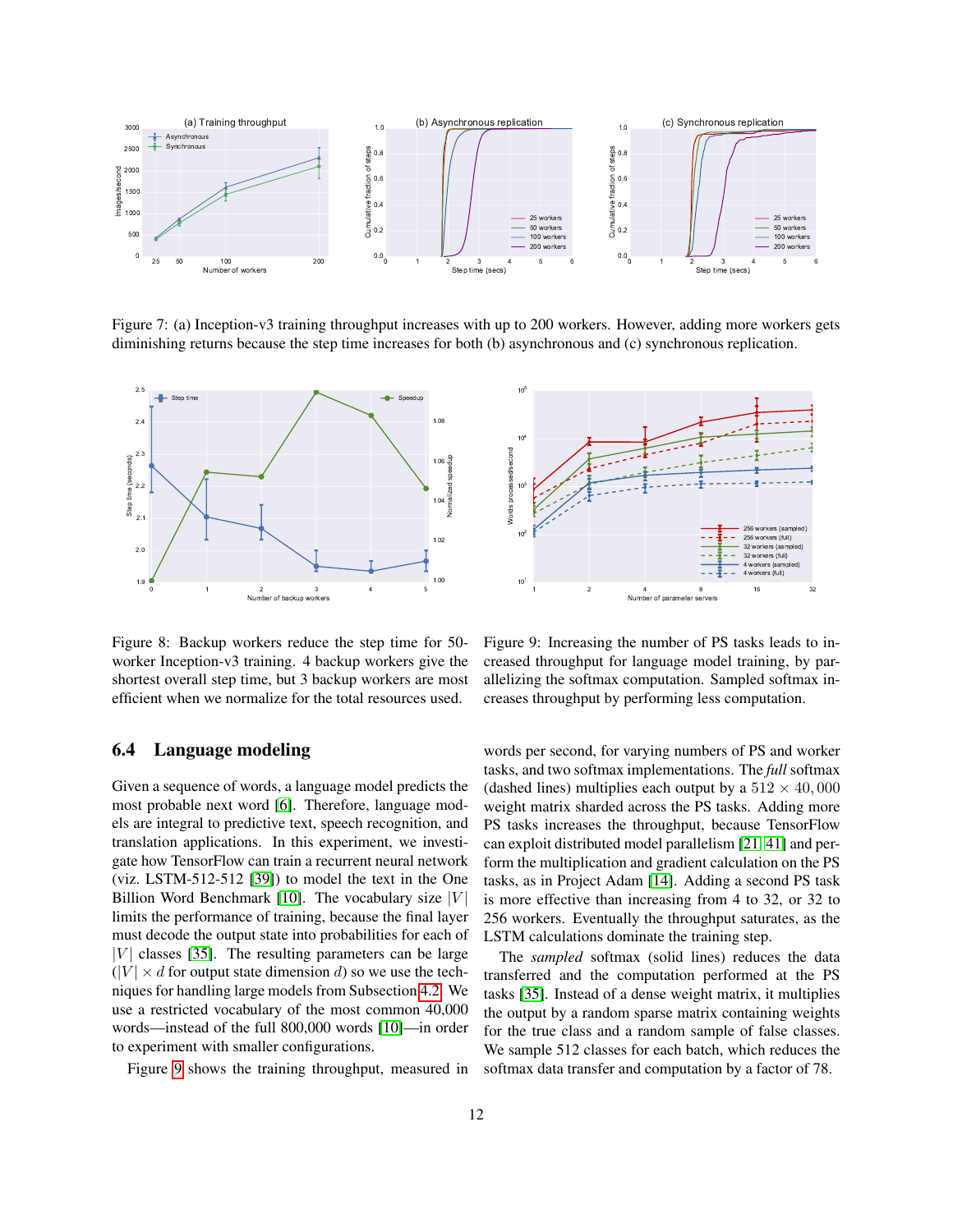## 7 Conclusions

We have described the TensorFlow system and its extensible dataflow-based programming model. The core idea of this paper is that TensorFlow's dataflow representation subsumes existing work on parameter server systems, and offers a uniform programming model that allows users to harness large-scale heterogeneous systems, both for production tasks and for experimenting with new approaches. We have shown several examples of how the TensorFlow programming model supports experimentation (§[4\)](#page-5-3) and demonstrated that the resulting implementations are performant and scalable  $(\S6)$  $(\S6)$ .

Our initial experience with TensorFlow is encouraging. A large number of groups at Google have deployed TensorFlow in production, and TensorFlow is helping our research colleagues to make new advances in machine learning. Since we released TensorFlow as open-source software, over 8,000 people have forked the source code repository, the binary distribution has been downloaded 500,000 times, and our users have published dozens of machine learning models that use TensorFlow.

TensorFlow is a work in progress. Its flexible dataflow representation enables power users to achieve excellent performance, but we have not yet determined default policies that work well for most users. Further research on automatic optimization should bridge this gap. On the system level, we are actively developing algorithms for automatic placement, kernel fusion, memory management, and scheduling. While the current implementations of mutable state and fault tolerance suffice for applications with weak consistency requirements, we expect that some TensorFlow applications will require stronger consistency, and we are investigating how to build such policies at user-level. Finally, our users are demanding, and some have begun to chafe at the limitations of a static dataflow graph, especially for algorithms like deep reinforcement learning [\[51\]](#page-16-2). Therefore, we face the intriguing problem of providing a system that transparently and efficiently uses distributed resources, even when the structure of the computation unfolds dynamically.

By sharing the implementation of TensorFlow and engaging with the research community, we hope that this work will spur further research in distributed systems and machine learning.

## Acknowledgments

We gratefully acknowledge contributions from our colleagues within Google, and from members of the wider machine learning community. In particular, we appreciate the feedback we have received both from the rest of the Google Brain team and the hundreds of DistBelief and TensorFlow users that has helped us improve the usability of functionality of the system.

Many individuals have contributed to TensorFlow, including: John Giannandrea (for creating a supportive research environment); Irina Kofman, Amy McDonald Sandjideh, and Phing Turner (project management); Ashish Agarwal, Dave Andersen, Anelia Angelova, Eugene Brevdo, Yaroslav Bulatov, Jerjou Cheng, Maciek Chociej, Craig Citro, Greg Corrado, George Dahl, Andrew Dai, Lucy Gao, mig Gerard, Ian Goodfellow, Stephan Gouws, Gunhan Gulsoy, Steinar Gunderson, Andrew Harp, Peter Hawkins, Yangqing Jia, Rafal Jozefowicz, Łukasz Kaiser, Naveen Kumar, Geoffrey Hinton, Mrinal Kalakrishnan, Anjuli Kannan, Rasmus Larsen, Yutaka Leon-Suematsu, Frank Li, Peter Liu, Xiaobing Liu, Olivia Nordquist, Chris Olah, Nishant Patil, Saurabh Saxena, Mike Schuster, Andrew Selle, Pierre Sermanet, Noam Shazeer, Jonathon Shlens, Jascha Sohl-Dickstein, Ilya Sutskever, Kunal Talwar, Philip Tucker, Vincent Vanhoucke, Oriol Vinyals, Chad Whipkey, Yonghui Wu, Ke Yang, Zongheng Yang, and Yao Zhang (general contributions to the project); Shan Carter, Doug Fritz, Patrick Hurst, Dilip Krishnan, Dan Mané, Daniel Smilkov, Fernanda Viegas, Martin Wattenberg, James Wexler, Jimbo ´ Wilson, Kanit Wongsuphasawat, Cassandra Xia, and the Big Picture team (visualization); Chris Leary, Robert Hundt, Robert Springer, Cliff Young, and the Stream Executor team (accelerator support); Norm Jouppi and the team that created the Tensor Processing Unit; Kayur Patel, Michael Piatek, and the coLab team; and the growing community of open-source contributors and users who have helped make TensorFlow better.

## References

<span id="page-12-0"></span>[1] M. Abadi, A. Agarwal, P. Barham, E. Brevdo, Z. Chen, C. Citro, G. S. Corrado, A. Davis, J. Dean, M. Devin, S. Ghemawat, I. J. Goodfellow, A. Harp, G. Irving, M. Isard, Y. Jia, R. Józefowicz, L. Kaiser, M. Kudlur, J. Levenberg, D. Mane, R. Monga, S. Moore, D. G. Murray, C. Olah, M. Schuster, J. Shlens, B. Steiner, I. Sutskever, K. Talwar, P. A. Tucker, V. Vanhoucke, V. Vasudevan, F. B. Viégas, O. Vinyals, P. Warden, M. Wattenberg, M. Wicke, Y. Yu, and X. Zheng. Tensorflow: Large-scale machine learning on heterogeneous distributed systems. *CoRR*, abs/1603.04467, 2016. [arxiv.org/abs/1603.04467.](http://arxiv.org/abs/1603.04467) Software available from [tensorflow.org.](http://tensorflow.org)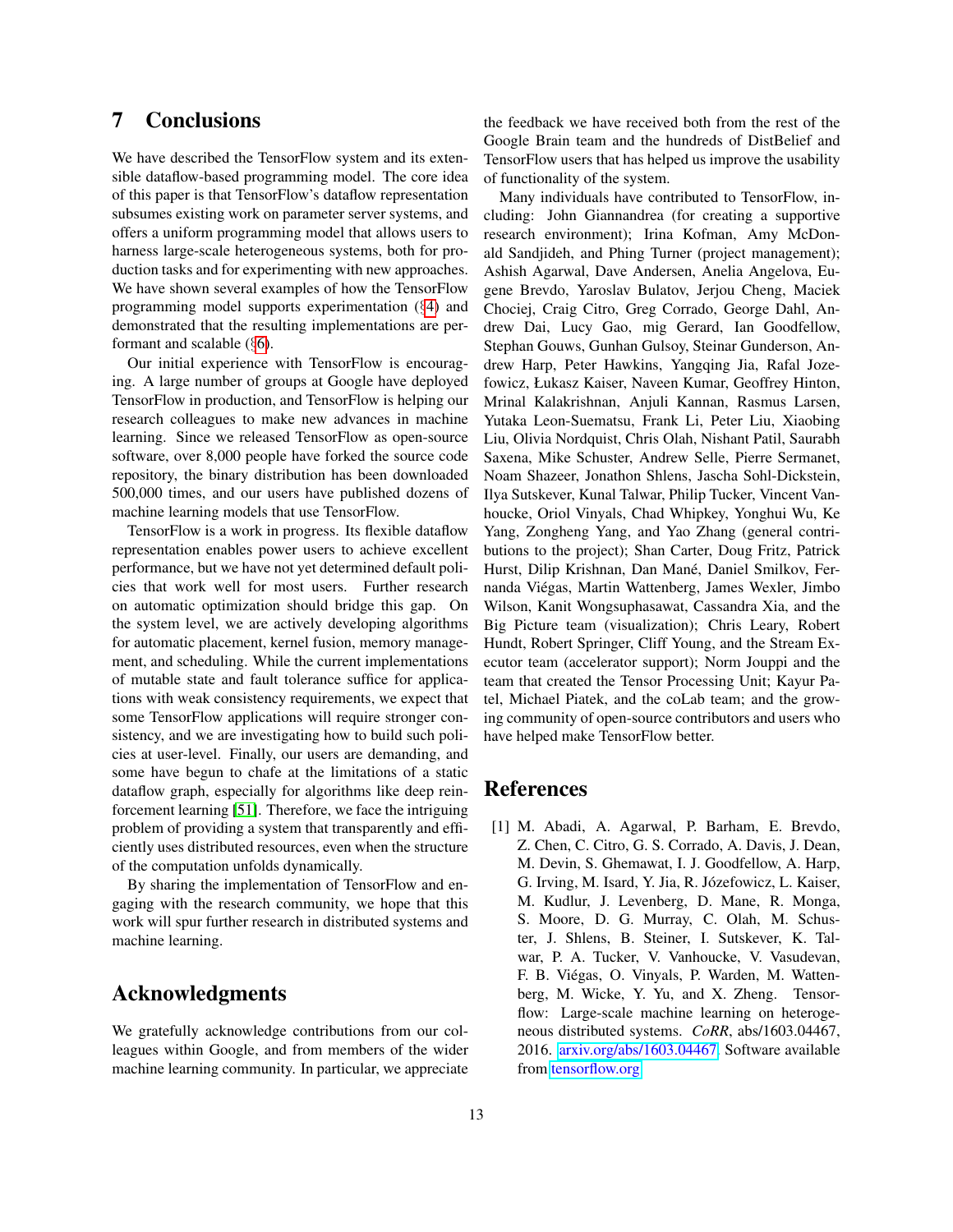- <span id="page-13-4"></span>[2] R. Al-Rfou, G. Alain, A. Almahairi, C. Angermueller, D. Bahdanau, N. Ballas, F. Bastien, J. Bayer, A. Belikov, A. Belopolsky, Y. Bengio, A. Bergeron, J. Bergstra, V. Bisson, J. Bleecher Snyder, N. Bouchard, N. Boulanger-Lewandowski, X. Bouthillier, A. de Brebisson, O. Breuleux, P.- ´ L. Carrier, K. Cho, J. Chorowski, P. Christiano, T. Cooijmans, M.-A. Côté, M. Côté, A. Courville, Y. N. Dauphin, O. Delalleau, J. Demouth, G. Desjardins, S. Dieleman, L. Dinh, M. Ducoffe, V. Dumoulin, S. Ebrahimi Kahou, D. Erhan, Z. Fan, O. Firat, M. Germain, X. Glorot, I. Goodfellow, M. Graham, C. Gulcehre, P. Hamel, I. Harlouchet, J.-P. Heng, B. Hidasi, S. Honari, A. Jain, S. Jean, K. Jia, M. Korobov, V. Kulkarni, A. Lamb, P. Lamblin, E. Larsen, C. Laurent, S. Lee, S. Lefrancois, S. Lemieux, N. Léonard, Z. Lin, J. A. Livezey, C. Lorenz, J. Lowin, Q. Ma, P.-A. Manzagol, O. Mastropietro, R. T. McGibbon, R. Memisevic, B. van Merriënboer, V. Michalski, M. Mirza, A. Orlandi, C. Pal, R. Pascanu, M. Pezeshki, C. Raffel, D. Renshaw, M. Rocklin, A. Romero, M. Roth, P. Sadowski, J. Salvatier, F. Savard, J. Schlüter, J. Schulman, G. Schwartz, I. V. Serban, D. Serdyuk, S. Shabanian, E. Simon, S. Spieckermann, S. R. Subramanyam, J. Sygnowski, J. Tanguay, G. van Tulder, J. Turian, S. Urban, P. Vincent, F. Visin, H. de Vries, D. Warde-Farley, D. J. Webb, M. Willson, K. Xu, L. Xue, L. Yao, S. Zhang, and Y. Zhang. Theano: A Python framework for fast computation of mathematical expressions. *arXiv e-prints*, abs/1605.02688, May 2016. [arxiv.org/abs/1605.02688.](http://arxiv.org/abs/1605.02688)
- <span id="page-13-0"></span>[3] A. Angelova, A. Krizhevsky, and V. Vanhoucke. Pedestrian detection with a large-field-of-view deep network. In *Robotics and Automation (ICRA), 2015 IEEE International Conference on*, pages 704–711. IEEE, 2015. [CalTech PDF.](http://www.vision.caltech.edu/anelia/publications/Angelova15LFOV.pdf)
- <span id="page-13-9"></span>[4] Arvind and D. E. Culler. Annual review of computer science vol. 1, 1986. chapter Dataflow Architectures, pages 225–253. 1986. [www.dtic.mil/cgi-bin/GetTRDoc?Location=U2&](http://www.dtic.mil/cgi-bin/GetTRDoc?Location=U2&doc=GetTRDoc.pdf&AD=ADA166235) [doc=GetTRDoc.pdf&AD=ADA166235.](http://www.dtic.mil/cgi-bin/GetTRDoc?Location=U2&doc=GetTRDoc.pdf&AD=ADA166235)
- <span id="page-13-1"></span>[5] J. Ba, V. Mnih, and K. Kavukcuoglu. Multiple object recognition with visual attention. *arXiv preprint arXiv:1412.7755*, 2014. [arxiv.org/abs/1412.7755.](http://arxiv.org/abs/1412.7755)
- <span id="page-13-11"></span>[6] Y. Bengio, R. Ducharme, P. Vincent, and C. Jauvin. A neural probabilistic language model.

*Journal of Machine Learning Research*, 3:1137– 1155, 2003. [www.iro.umontreal.ca/˜lisa/pointeurs/](http://www.iro.umontreal.ca/~lisa/pointeurs/BengioDucharmeVincentJauvin_jmlr.pdf) [BengioDucharmeVincentJauvin](http://www.iro.umontreal.ca/~lisa/pointeurs/BengioDucharmeVincentJauvin_jmlr.pdf) jmlr.pdf.

- <span id="page-13-10"></span>[7] T. Brants and A. Franz. Web 1T 5-gram version 1, 2006. [catalog.ldc.upenn.edu/LDC2006T13.](https://catalog.ldc.upenn.edu/LDC2006T13)
- <span id="page-13-12"></span>[8] M. Burrows. The Chubby lock service for looselycoupled distributed systems. In *Proceedings of the 7th Symposium on Operating Systems Design and Implementation*, OSDI '06, pages 335–350, Berkeley, CA, USA, 2006. USENIX Association. [www.usenix.org/legacy/event/osdi06/tech/full](https://www.usenix.org/legacy/event/osdi06/tech/full_papers/burrows/burrows.pdf) pa[pers/burrows/burrows.pdf.](https://www.usenix.org/legacy/event/osdi06/tech/full_papers/burrows/burrows.pdf)
- <span id="page-13-7"></span>[9] R. H. Byrd, G. M. Chin, J. Nocedal, and Y. Wu. Sample size selection in optimization methods for machine learning. *Mathematical Programming*, 134(1):127–155, 2012. [dx.doi.org/10.1007/s10107-](http://dx.doi.org/10.1007/s10107-012-0572-5) [012-0572-5.](http://dx.doi.org/10.1007/s10107-012-0572-5)
- <span id="page-13-2"></span>[10] C. Chelba, T. Mikolov, M. Schuster, Q. Ge, T. Brants, and P. Koehn. One billion word benchmark for measuring progress in statistical language modeling. *CoRR*, abs/1312.3005, 2013. [arxiv.org/abs/1312.3005.](http://arxiv.org/abs/1312.3005)
- <span id="page-13-5"></span>[11] J. Chen, R. Monga, S. Bengio, and R. Jozefowicz. Revisiting distributed synchronous SGD. In *International Conference on Learning Representations Workshop Track*, 2016. [arxiv.org/abs/1604.00981.](http://arxiv.org/abs/1604.00981)
- <span id="page-13-8"></span>[12] T. Chen, M. Li, Y. Li, M. Lin, N. Wang, M. Wang, T. Xiao, B. Xu, C. Zhang, and Z. Zhang. MXNet: A flexible and efficient machine learning library for heterogeneous distributed systems. In *Proceedings of the Workshop on Machine Learning Systems at Neural Information Processing Systems (LearningSys)*, Dec. 2015. [www.cs.cmu.edu/ muli/file/mxnet-learning-sys.pdf.](https://www.cs.cmu.edu/~muli/file/mxnet-learning-sys.pdf)
- <span id="page-13-6"></span>[13] S. Chetlur, C. Woolley, P. Vandermersch, J. Cohen, J. Tran, B. Catanzaro, and E. Shelhamer. cuDNN: Efficient primitives for deep learning. *arXiv preprint arXiv:1410.0759*, 2014. [arxiv.org/abs/1410.0759.](https://arxiv.org/abs/1410.0759)
- <span id="page-13-3"></span>[14] T. Chilimbi, Y. Suzue, J. Apacible, and K. Kalyanaraman. Project Adam: Building an efficient and scalable deep learning training system. In *11th USENIX Symposium on Operating Systems Design and Implementation (OSDI 14)*, pages 571–582, 2014. [www.usenix.org/system/files/conference/osdi14/](https://www.usenix.org/system/files/conference/osdi14/\penalty \z@ osdi14-paper-chilimbi.pdf) [osdi14-paper-chilimbi.pdf.](https://www.usenix.org/system/files/conference/osdi14/\penalty \z@ osdi14-paper-chilimbi.pdf)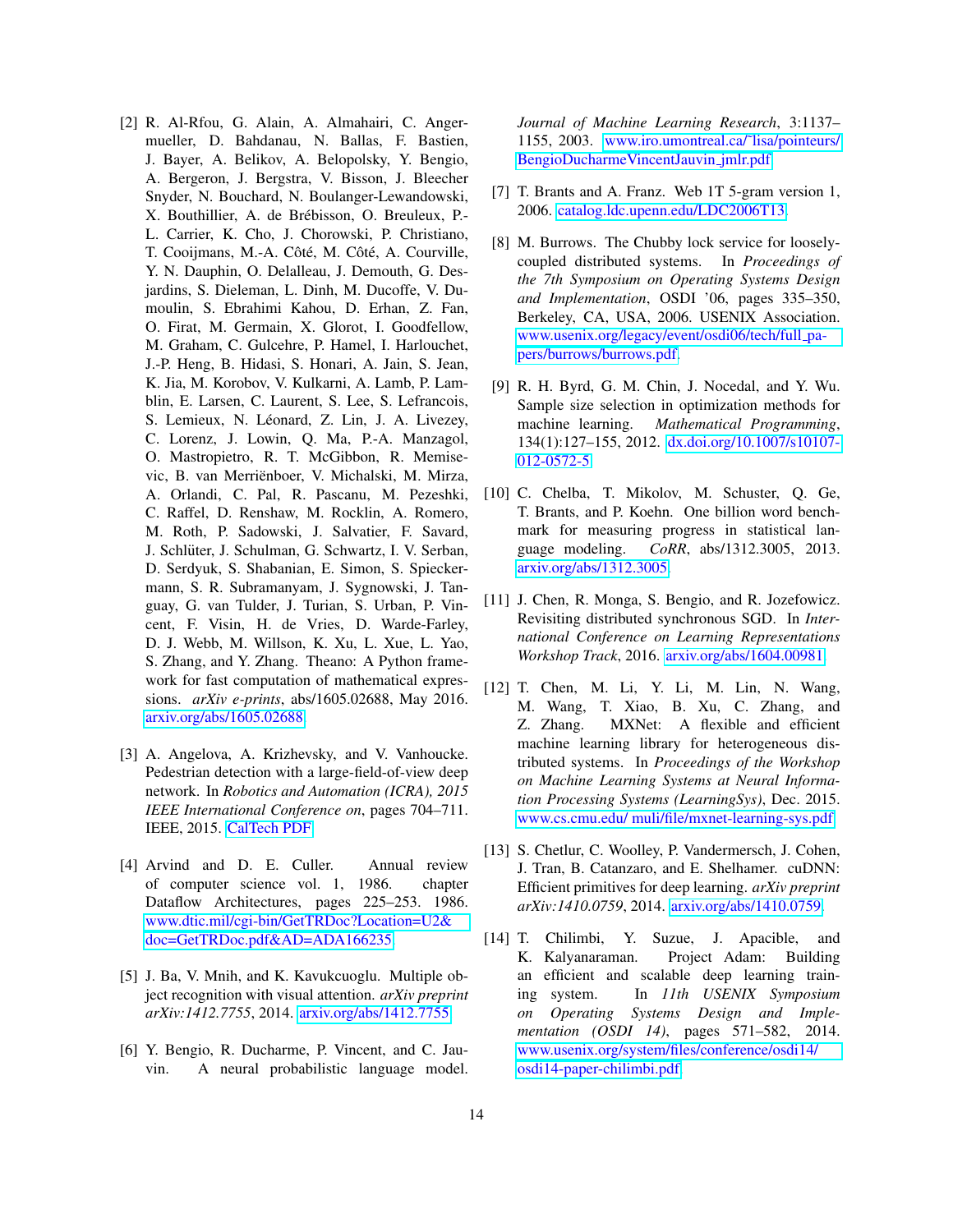- <span id="page-14-8"></span>[15] S. Chintala. convnet-benchmarks, 2016. [24] J. [github.com/soumith/convnet-benchmarks.](https://github.com/soumith/convnet-benchmarks)
- <span id="page-14-12"></span>[16] E. S. Chung, J. D. Davis, and J. Lee. LIN-Qits: Big data on little clients. In *Proceedings of the 40th Annual International Symposium on Computer Architecture*, ISCA '13, pages 261–272, New York, NY, USA, 2013. ACM. [doi.acm.org/10.1145/2485922.2485945.](http://doi.acm.org/10.1145/2485922.2485945)
- <span id="page-14-10"></span>[17] R. Collobert, S. Bengio, and J. Mariéthoz. Torch: A modular machine learning software library. Technical report, IDIAP, 2002. [infoscience.epfl.ch/record/82802/files/rr02-46.pdf.](http://infoscience.epfl.ch/record/82802/files/rr02-46.pdf)
- <span id="page-14-9"></span>[18] D. Crankshaw, P. Bailis, J. E. Gonzalez, H. Li, Z. Zhang, M. J. Franklin, A. Ghodsi, and M. I. Jordan. The missing piece in complex analytics: Low latency, scalable model management and serving with Velox. In *CIDR 2015, Seventh Biennial Conference on Innovative Data Systems Research, Asilomar, CA, USA, January 4-7, 2015, Online Proceedings*, 2015. [arxiv.org/abs/1409.3809.](http://arxiv.org/abs/1409.3809)
- <span id="page-14-6"></span>[19] H. Cui, H. Zhang, G. R. Ganger, P. B. Gibbons, and E. P. Xing. GeePS: Scalable deep learning on distributed GPUs with a GPUspecialized parameter server. In *Proceedings of the Eleventh European Conference on Computer Systems*, EuroSys '16, 2016. [www.pdl.cmu.edu/PDL-](http://www.pdl.cmu.edu/PDL-FTP/CloudComputing/GeePS-cui-eurosys16.pdf)[FTP/CloudComputing/GeePS-cui-eurosys16.pdf.](http://www.pdl.cmu.edu/PDL-FTP/CloudComputing/GeePS-cui-eurosys16.pdf)
- <span id="page-14-14"></span>[20] A. Dai, C. Olah, and Q. V. Le. Document embedding with paragraph vectors. *arXiv preprint arXiv:1507.07998*, 2015. [arxiv.org/abs/1507.07998.](http://arxiv.org/abs/1507.07998)
- <span id="page-14-4"></span>[21] J. Dean, G. S. Corrado, R. Monga, K. Chen, M. Devin, Q. V. Le, M. Z. Mao, M. Ranzato, A. Senior, P. Tucker, K. Yang, and A. Y. Ng. Large scale distributed deep networks. In *NIPS*, 2012. [Google](http://research.google.com/archive/large_deep_networks_nips2012.pdf) [Research PDF.](http://research.google.com/archive/large_deep_networks_nips2012.pdf)
- <span id="page-14-5"></span>[22] J. Dean and S. Ghemawat. Mapreduce: Simplified data processing on large clusters. In *Proceedings of the 6th Conference on Symposium on Opearting Systems Design & Implementation - Volume 6*, OSDI'04, Berkeley, CA, USA, 2004. USENIX Association. [research.google.com/archive/mapreduce](http://research.google.com/archive/mapreduce-osdi04.pdf)[osdi04.pdf.](http://research.google.com/archive/mapreduce-osdi04.pdf)
- <span id="page-14-0"></span>[23] A. Frome, G. S. Corrado, J. Shlens, S. Bengio, J. Dean, T. Mikolov, et al. DeVISE: A deep visualsemantic embedding model. In *Advances in Neural Information Processing Systems*, pages 2121–2129, 2013. [research.google.com/pubs/archive/41473.pdf.](http://research.google.com/pubs/archive/41473.pdf)
- <span id="page-14-1"></span>[24] J. Gonzalez-Dominguez, I. Lopez-Moreno, P. J. Moreno, and J. Gonzalez-Rodriguez. Frame-by-frame language identification in short utterances using deep neural networks. *Neural Networks*, 64:49–58, 2015. [re](http://research.google.com/en//pubs/archive/42929.pdf)[search.google.com/en//pubs/archive/42929.pdf.](http://research.google.com/en//pubs/archive/42929.pdf)
- <span id="page-14-11"></span>[25] I. J. Goodfellow, J. Pouget-Abadie, M. Mirza, B. Xu, D. Warde-Farley, S. Ozair, A. C. Courville, and Y. Bengio. Generative adversarial nets. In *Advances in Neural Information Processing Systems 27: Annual Conference on Neural Information Processing Systems 2014, December 8-13 2014, Montreal, Quebec, Canada*, pages 2672– 2680, 2014. [papers.nips.cc/paper/5423-generative](http://papers.nips.cc/paper/5423-generative-adversarial-nets)[adversarial-nets.](http://papers.nips.cc/paper/5423-generative-adversarial-nets)
- <span id="page-14-7"></span>[26] K. He, X. Zhang, S. Ren, and J. Sun. Deep residual learning for image recognition. *CoRR*, abs/1512.03385, 2015. [arxiv.org/abs/1512.03385.](http://arxiv.org/abs/1512.03385)
- <span id="page-14-3"></span>[27] G. Heigold, V. Vanhoucke, A. Senior, P. Nguyen, M. Ranzato, M. Devin, and J. Dean. Multilingual acoustic models using distributed deep neural networks. In *Acoustics, Speech and Signal Processing (ICASSP), 2013 IEEE International Conference on*, pages 8619–8623. IEEE, 2013. [re](https://research.google.com/pubs/archive/40807.pdf)[search.google.com/pubs/archive/40807.pdf.](https://research.google.com/pubs/archive/40807.pdf)
- <span id="page-14-15"></span>[28] B. Hindman, A. Konwinski, M. Zaharia, A. Ghodsi, A. D. Joseph, R. Katz, S. Shenker, and I. Stoica. Mesos: A platform for fine-grained resource sharing in the data center. In *Proceedings of the 8th USENIX Conference on Networked Systems Design and Implementation*, NSDI'11, pages 295–308, Berkeley, CA, USA, 2011. USENIX Association. [www.cs.berkeley.edu/˜alig/papers/mesos.pdf.](https://www.cs.berkeley.edu/~alig/papers/mesos.pdf)
- <span id="page-14-13"></span>[29] G. E. Hinton. Learning distributed representations of concepts. In *Proceedings of the Eighth Annual Conference of the Cognitive Science Society*, pages 1–12. Hillsdale, NJ: Erlbaum, 1986. [www.cogsci.ucsd.edu/˜ajyu/Teaching/Cogs202](http://www.cogsci.ucsd.edu/~ajyu/Teaching/Cogs202_sp13/Readings/hinton86.pdf) [sp13/Readings/hinton86.pdf.](http://www.cogsci.ucsd.edu/~ajyu/Teaching/Cogs202_sp13/Readings/hinton86.pdf)
- <span id="page-14-2"></span>[30] G. E. Hinton, L. Deng, D. Yu, G. E. Dahl, A. Mohamed, N. Jaitly, A. Senior, V. Vanhoucke, P. Nguyen, T. N. Sainath, and B. Kingsbury. Deep neural networks for acoustic modeling in speech recognition: The shared views of four research groups. *IEEE Signal Process. Mag.*, 29(6):82– 97, 2012. www.cs.toronto.edu/~gdahl/papers/ [deepSpeechReviewSPM2012.pdf.](http://www.cs.toronto.edu/~gdahl/papers/deepSpeechReviewSPM2012.pdf)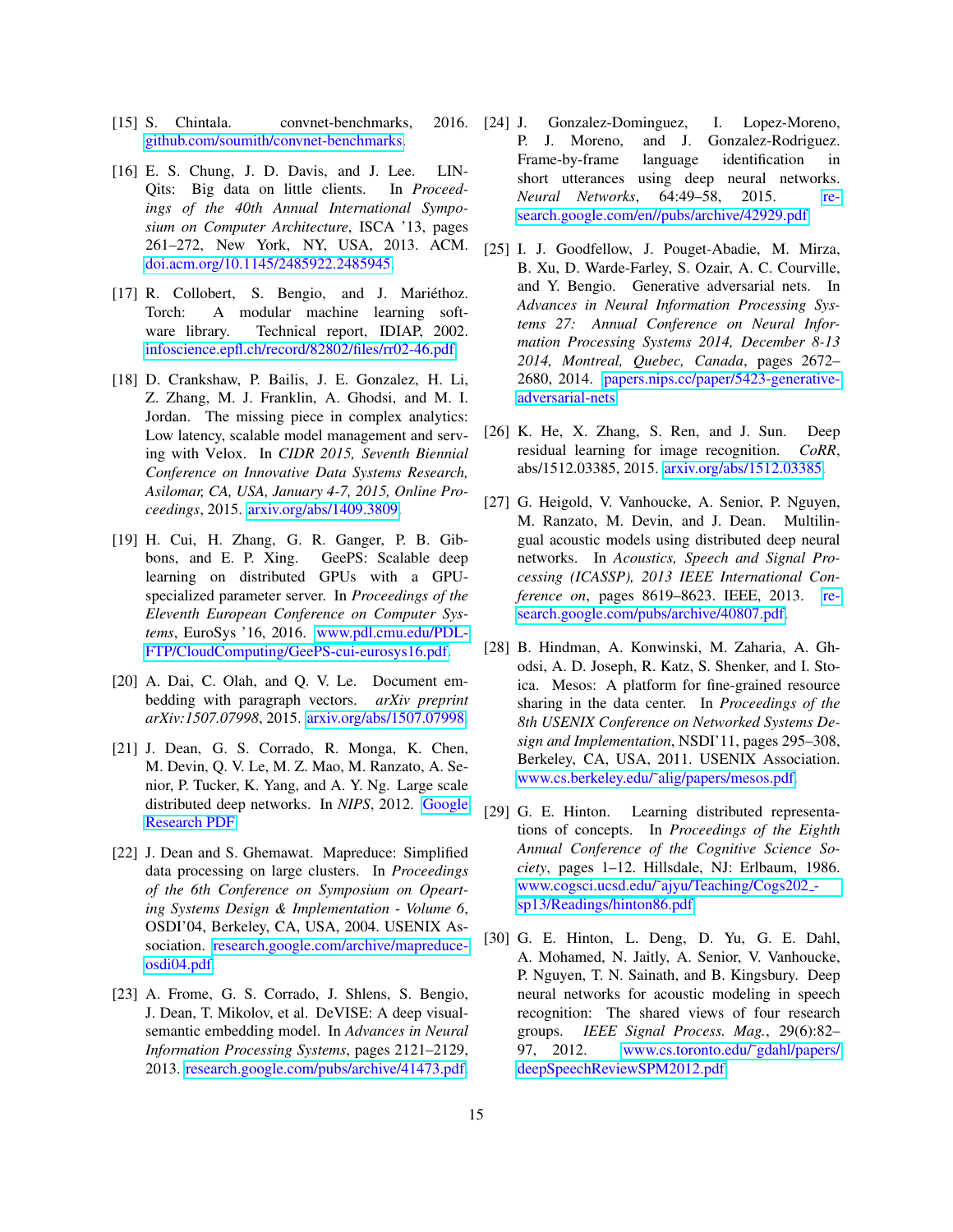- <span id="page-15-13"></span>[31] P. Hunt, M. Konar, F. P. Junqueira, and B. Reed. ZooKeeper: Wait-free coordination for internetscale systems. In *Proceedings of the 2010 USENIX Conference on USENIX Annual Technical Conference*, USENIXATC'10, pages 11–11, Berkeley, CA, USA, 2010. USENIX Association. [www.usenix.org/legacy/event/atc10/tech/full](https://www.usenix.org/legacy/event/atc10/tech/full_papers/Hunt.pdf) [papers/Hunt.pdf.](https://www.usenix.org/legacy/event/atc10/tech/full_papers/Hunt.pdf)
- <span id="page-15-11"></span>[32] S. Ioffe and C. Szegedy. Batch normalization: Accelerating deep network training by reducing internal covariate shift. *CoRR*, abs/1502.03167, 2015. [arxiv.org/abs/1502.03167.](http://arxiv.org/abs/1502.03167)
- <span id="page-15-16"></span>[33] B. Jacob et al. gemmlowp: a small selfcontained low-precision GEMM library, 2015. [github.com/google/gemmlowp.](https://github.com/google/gemmlowp)
- <span id="page-15-15"></span>[34] B. Jacob, G. Guennebaud, et al. Eigen library for linear algebra. [eigen.tuxfamily.org.](http://eigen.tuxfamily.org)
- <span id="page-15-12"></span>[35] S. Jean, K. Cho, R. Memisevic, and Y. Bengio. On using very large target vocabulary for neural machine translation. In *Proceedings of the 53rd Annual Meeting of the Association for Computational Linguistics and the 7th International Joint Conference on Natural Language Processing (Volume 1: Long Papers)*, pages 1–10, Beijing, China, July 2015. Association for Computational Linguistics. [www.aclweb.org/anthology/P15-1001.](http://www.aclweb.org/anthology/P15-1001)
- <span id="page-15-8"></span>[36] Y. Jia, E. Shelhamer, J. Donahue, S. Karayev, J. Long, R. Girshick, S. Guadarrama, and T. Darrell. Caffe: Convolutional architecture for fast feature embedding. In *Proceedings of the ACM International Conference on Multimedia*, pages 675–678. ACM, 2014. [arxiv.org/pdf/1408.5093.](http://arxiv.org/pdf/1408.5093)
- <span id="page-15-10"></span>[37] M. I. Jordan. Serial order: A parallel distributed processing approach. ICS report 8608, Institute for Cognitive Science, UCSD, La Jolla, 1986. cseweb.ucsd.edu/~gary/PAPER-[SUGGESTIONS/Jordan-TR-8604.pdf.](http://cseweb.ucsd.edu/~gary/PAPER-SUGGESTIONS/Jordan-TR-8604.pdf)
- <span id="page-15-7"></span>[38] N. Jouppi. Google supercharges machine learning tasks with TPU custom chip, 2016. [cloudplatform.googleblog.com/2016/05/Google](https://cloudplatform.googleblog.com/2016/05/Google-supercharges-machine-learning-tasks-with-custom-chip.html)[supercharges-machine-learning-tasks-with-custom](https://cloudplatform.googleblog.com/2016/05/Google-supercharges-machine-learning-tasks-with-custom-chip.html)[chip.html.](https://cloudplatform.googleblog.com/2016/05/Google-supercharges-machine-learning-tasks-with-custom-chip.html)
- <span id="page-15-5"></span>[39] R. Józefowicz, O. Vinyals, M. Schuster, N. Shazeer, and Y. Wu. Exploring the limits of language modeling. *CoRR*, abs/1602.02410, 2016. [arxiv.org/abs/1602.02410.](http://arxiv.org/abs/1602.02410)
- <span id="page-15-0"></span>[40] A. Karpathy, G. Toderici, S. Shetty, T. Leung, R. Sukthankar, and L. Fei-Fei. Large-scale video classification with convolutional neural networks. In *Computer Vision and Pattern Recognition (CVPR), 2014 IEEE Conference on*, pages 1725–1732. IEEE, 2014. [research.google.com/pubs/archive/42455.pdf.](https://research.google.com/pubs/archive/42455.pdf)
- <span id="page-15-9"></span>[41] A. Krizhevsky. One weird trick for parallelizing convolutional neural networks. *arXiv preprint arXiv:1404.5997*, 2014. [arxiv.org/abs/1404.5997.](http://arxiv.org/abs/1404.5997)
- <span id="page-15-3"></span>[42] A. Krizhevsky, I. Sutskever, and G. E. Hinton. ImageNet classification with deep convolutional neural networks. In *Advances in Neural Information Processing Systems*, 2012. [papers.nips.cc/paper/4824](https://papers.nips.cc/paper/4824-imagenet-classification-with-deep-convolutional-neural-networks.pdf) [imagenet-classification-with-deep-convolutional](https://papers.nips.cc/paper/4824-imagenet-classification-with-deep-convolutional-neural-networks.pdf)[neural-networks.pdf.](https://papers.nips.cc/paper/4824-imagenet-classification-with-deep-convolutional-neural-networks.pdf)
- <span id="page-15-14"></span>[43] H. Larochelle, Y. Bengio, J. Louradour, and P. Lamblin. Exploring strategies for training deep neural networks. *Journal of Machine Learning Research*, 10:1–40, Jan. 2009. [deeplearn](http://deeplearning.cs.cmu.edu/pdfs/1111/jmlr10_larochelle.pdf)[ing.cs.cmu.edu/pdfs/1111/jmlr10](http://deeplearning.cs.cmu.edu/pdfs/1111/jmlr10_larochelle.pdf) larochelle.pdf.
- <span id="page-15-17"></span>[44] A. Lavin and S. Gray. Fast algorithms for convolutional neural networks. *CoRR*, abs/1509.09308, 2015. [arxiv.org/abs/1509.09308.](http://arxiv.org/abs/1509.09308)
- <span id="page-15-1"></span>[45] Q. Le, M. Ranzato, R. Monga, M. Devin, G. Corrado, K. Chen, J. Dean, and A. Ng. Building highlevel features using large scale unsupervised learning. In *ICML'2012*, 2012. [Google Research PDF.](http://research.google.com/archive/unsupervised_icml2012.pdf)
- <span id="page-15-4"></span>[46] M. Li, D. G. Andersen, J. Park, A. J. Smola, A. Ahmed, V. Josifovski, J. Long, E. J. Shekita, and B.-Y. Su. Scaling distributed machine learning with the Parameter Server. In *11th USENIX Symposium on Operating Systems Design and Implementation (OSDI 14)*, pages 583–598, 2014. [www.usenix.org/system/files/conference/osdi14/osdi](https://www.usenix.org/system/files/conference/osdi14/osdi14-paper-chilimbi.pdf)14 [paper-chilimbi.pdf.](https://www.usenix.org/system/files/conference/osdi14/osdi14-paper-chilimbi.pdf)
- <span id="page-15-6"></span>[47] M. Li, T. Zhang, Y. Chen, and A. J. Smola. Efficient mini-batch training for stochastic optimization. In *Proceedings of the 20th ACM SIGKDD International Conference on Knowledge Discovery and Data Mining*, KDD '14, pages 661–670, New York, NY, USA, 2014. ACM. [www.cs.cmu.edu/˜muli/file/minibatch](https://www.cs.cmu.edu/~muli/file/minibatch_sgd.pdf) sgd.pdf.
- <span id="page-15-2"></span>[48] C. J. Maddison, A. Huang, I. Sutskever, and D. Silver. Move evaluation in Go using deep convolutional neural networks. *arXiv preprint arXiv:1412.6564*, 2014. [arxiv.org/abs/1412.6564.](http://arxiv.org/abs/1412.6564)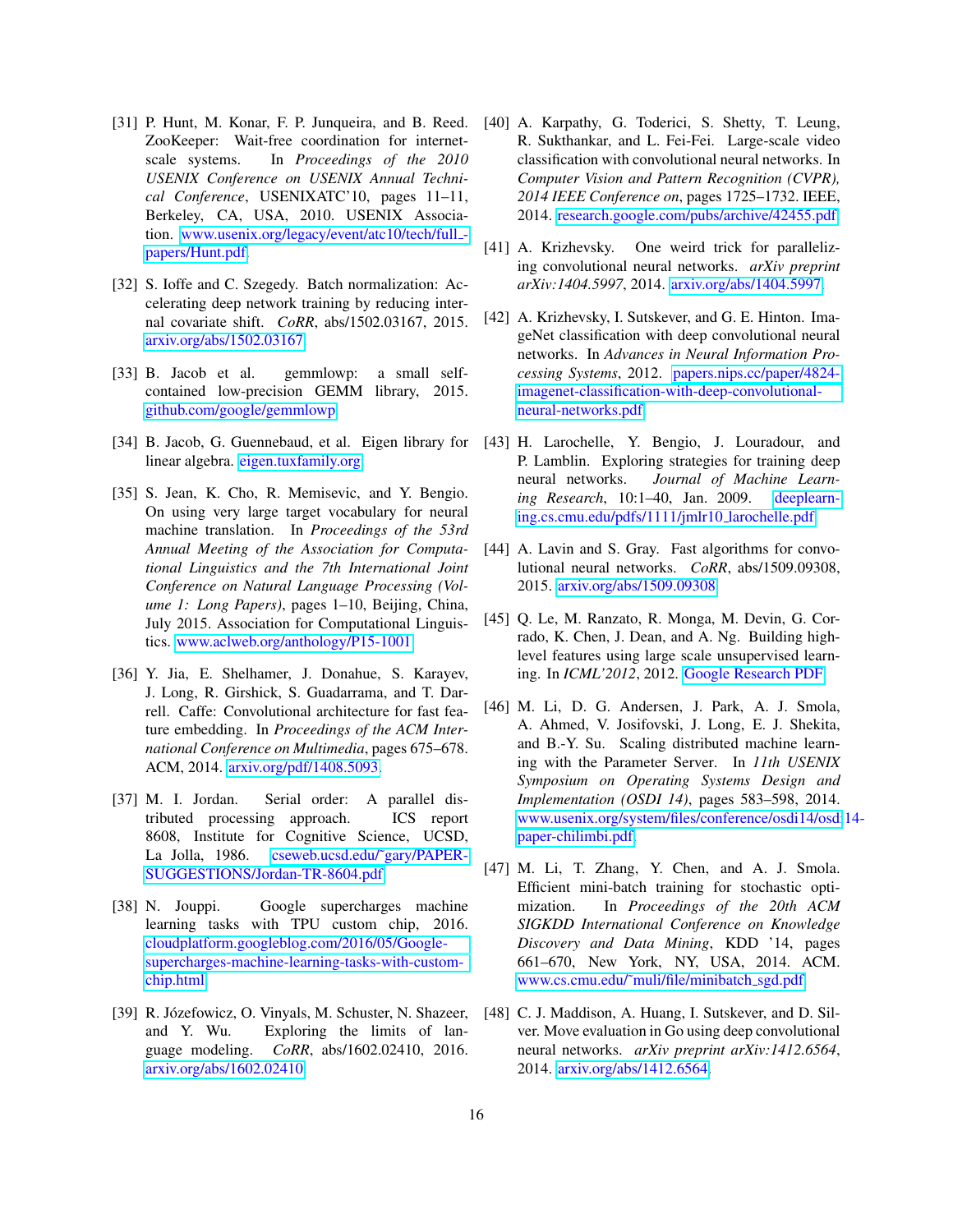- <span id="page-16-16"></span>[49] F. McSherry, M. Isard, and D. G. Murray. Scalability! But at what COST? In *Proceedings of the 15th USENIX Conference on Hot Topics in Operating Systems*, HOTOS'15, Berkeley, CA, USA, 2015. USENIX Association. [www.usenix.org/system/files/conference/hotos15/](https://www.usenix.org/system/files/conference/hotos15/\penalty \z@ hotos15-paper-mcsherry.pdf) [hotos15-paper-mcsherry.pdf.](https://www.usenix.org/system/files/conference/hotos15/\penalty \z@ hotos15-paper-mcsherry.pdf)
- <span id="page-16-0"></span>[50] T. Mikolov, K. Chen, G. Corrado, and J. Dean. Efficient estimation of word representations in vector space. In *International Conference on Learning Representations: Workshops Track*, 2013. [arxiv.org/abs/1301.3781.](http://arxiv.org/abs/1301.3781)
- <span id="page-16-2"></span>[51] V. Mnih, K. Kavukcuoglu, D. Silver, A. A. Rusu, J. Veness, M. G. Bellemare, A. Graves, M. Riedmiller, A. K. Fidjeland, G. Ostrovski, S. Petersen, C. Beattie, A. Sadik, I. Antonoglou, H. King, D. Kumaran, D. Wierstra, S. Legg, and D. Hassabis. Human-level control through deep reinforcement learning. *Nature*, 518(7540):529–533, 02 2015. [dx.doi.org/10.1038/nature14236.](http://dx.doi.org/10.1038/nature14236)
- <span id="page-16-8"></span>[52] P. Moritz, R. Nishihara, I. Stoica, and M. I. Jordan. SparkNet: Training deep networks in Spark. In *International Conference on Learning Representations*, 2016. [arxiv.org/abs/1511.06051.](http://arxiv.org/abs/1511.06051)
- <span id="page-16-5"></span>[53] Movidius Ltd. Movidius announces Deep Learning Accelerator and Fathom software framework, 2016. [www.movidius.com/news/movidius-announces](http://www.movidius.com/news/movidius-announces-deep-learning-accelerator-and-fathom-software-framework)[deep-learning-accelerator-and-fathom-software](http://www.movidius.com/news/movidius-announces-deep-learning-accelerator-and-fathom-software-framework)[framework.](http://www.movidius.com/news/movidius-announces-deep-learning-accelerator-and-fathom-software-framework)
- <span id="page-16-9"></span>[54] D. G. Murray, F. McSherry, R. Isaacs, M. Isard, P. Barham, and M. Abadi. Naiad: a timely dataflow system. In *Proceedings of the Twenty-Fourth ACM Symposium on Operating Systems Principles*, pages 439–455. ACM, 2013. [Microsoft Research PDF.](http://research.microsoft.com:8082/pubs/201100/naiad_sosp2013.pdf)
- <span id="page-16-1"></span>[55] A. Nair, P. Srinivasan, S. Blackwell, C. Alcicek, R. Fearon, A. De Maria, V. Panneershelvam, M. Suleyman, C. Beattie, S. Petersen, et al. Massively parallel methods for deep reinforcement learning. *arXiv preprint arXiv:1507.04296*, 2015. [arxiv.org/abs/1507.04296.](arxiv.org/abs/1507.04296)
- <span id="page-16-17"></span>[56] Nervana Systems. neon, 2016. [github.com/NervanaSystems/neon.](https://github.com/NervanaSystems/neon)
- <span id="page-16-14"></span>[57] NVIDIA Corporation. NCCL: Optimized primitives for collective multi-gpu communication, 2016. [github.com/NVIDIA/nccl.](https://github.com/NVIDIA/nccl)
- <span id="page-16-6"></span>[58] K. Ovtcharov, O. Ruwase, J.-Y. Kim, J. Fowers, K. Strauss, and E. Chung. Toward accelerating deep learning at scale using specialized logic. In *Hot Chips: A Symposium on High Performance Chips*. HOTCHIPS, August 2015. [re](http://research.microsoft.com/apps/pubs/default.aspx?id=246506)[search.microsoft.com/apps/pubs/default.aspx?id=246506.](http://research.microsoft.com/apps/pubs/default.aspx?id=246506)
- <span id="page-16-12"></span>[59] R. Pascanu, T. Mikolov, and Y. Bengio. On the difficulty of training recurrent neural networks. In *ICML (3)*, volume 28 of *JMLR Proceedings*, pages 1310–1318. JMLR.org, 2013. [www.jmlr.org/proceedings/papers/v28/pascanu13.pdf.](http://www.jmlr.org/proceedings/papers/v28/pascanu13.pdf)
- <span id="page-16-4"></span>[60] K. Powell. Nvidia devtech blog post. [blogs.nvidia.com/blog/2015/03/17/digits-devbox/.](https://blogs.nvidia.com/blog/2015/03/17/digits-devbox/)
- <span id="page-16-15"></span>[61] J. Ragan-Kelley, C. Barnes, A. Adams, S. Paris, F. Durand, and S. Amarasinghe. Halide: A language and compiler for optimizing parallelism, locality, and recomputation in image processing pipelines. *ACM SIGPLAN Notices*, 48(6):519– 530, 2013. [people.csail.mit.edu/fredo/tmp/Halide-](http://people.csail.mit.edu/fredo/tmp/Halide-5min.pdf)[5min.pdf.](http://people.csail.mit.edu/fredo/tmp/Halide-5min.pdf)
- <span id="page-16-13"></span>[62] B. Recht, C. Re, S. Wright, and F. Niu. Hogwild: A lock-free approach to parallelizing stochastic gradient descent. In *Advances in Neural Information Processing Systems*, pages 693–701, 2011. [papers.nips.cc/paper/4390-hogwild-a-lock](http://papers.nips.cc/paper/4390-hogwild-a-lock-free-approach-to-parallelizing-stochastic-gradient-descent)[free-approach-to-parallelizing-stochastic-gradient](http://papers.nips.cc/paper/4390-hogwild-a-lock-free-approach-to-parallelizing-stochastic-gradient-descent)[descent.](http://papers.nips.cc/paper/4390-hogwild-a-lock-free-approach-to-parallelizing-stochastic-gradient-descent)
- <span id="page-16-7"></span>[63] C. J. Rossbach, Y. Yu, J. Currey, J.-P. Martin, and D. Fetterly. Dandelion: a compiler and runtime for heterogeneous systems. In *Proceedings of the Twenty-Fourth ACM Symposium on Operating Systems Principles*, pages 49–68. ACM, 2013. [research-srv.microsoft.com/pubs/201110/sosp13](http://research-srv.microsoft.com/pubs/201110/sosp13-dandelion-final.pdf) [dandelion-final.pdf.](http://research-srv.microsoft.com/pubs/201110/sosp13-dandelion-final.pdf)
- <span id="page-16-11"></span>[64] D. E. Rumelhart, G. E. Hinton, and R. J. Williams. Learning representations by backpropagating errors. *Cognitive modeling*, 5:3, 1988. [www.cs.toronto.edu/ hinton/absps/naturebp.pdf.](http://www.cs.toronto.edu/~hinton/absps/naturebp.pdf)
- <span id="page-16-3"></span>[65] O. Russakovsky, J. Deng, H. Su, J. Krause, S. Satheesh, S. Ma, Z. Huang, A. Karpathy, A. Khosla, M. Bernstein, A. C. Berg, and L. Fei-Fei. ImageNet Large Scale Visual Recognition Challenge. *International Journal of Computer Vision (IJCV)*, 115(3):211–252, 2015. [arxiv.org/abs/1409.0575.](http://arxiv.org/abs/1409.0575)
- <span id="page-16-10"></span>[66] A. Smola and S. Narayanamurthy. An architecture for parallel topic models. *Proc.*